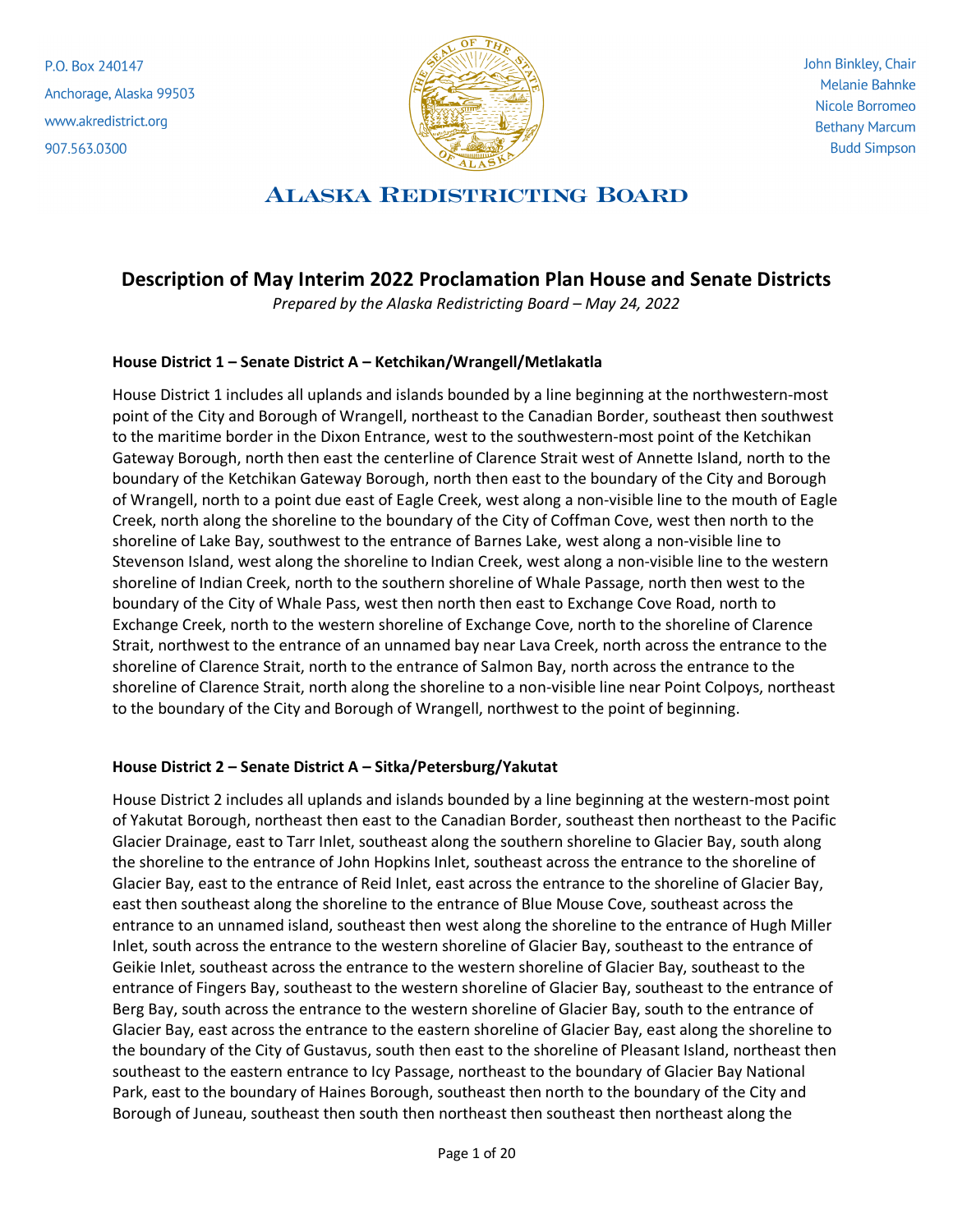boundary to the Canadian Border, southeast to the northern boundary of the City and Borough of Wrangell, southwest then southeast to a non-visible line across Clarence Strait from Point Colpoys, west along a non-visible line to the shoreline near Point Colpoys, southeast to entrance of Salmon Bay, south across the entrance to the shoreline of Clarence Strait, south to the entrance of an unnamed bay near Lava Creek, south across the entrance to the shoreline of Clarence Strait, southeast to Exchange Cove, south along the western shoreline to Exchange Creek, south to Exchange Cove Road, south to the boundary of the City of Whale Pass, west then south then east to the southern shoreline of Whale Passage, east then south to the western shoreline of Indian Creek, south to Barnes Lake, east along a non-visible line to Stevenson Island, east then north along the shoreline to Lake Bay, east across a nonvisible line to the eastern shoreline of Lake Bay, northeast to the boundary of the City of Coffman Cove, south then east to the western shoreline of Clarence Strait, south to the mouth of Eagle Creek, northeast along a non-visible line to the boundary of the City and Borough of Wrangell, southeast to the boundary of the Ketchikan Gateway Borough, south to the centerline of Clarence Strait west of Annette Island, south to the boundary of the Ketchikan Gateway Borough, south to the maritime border in the Dixon Entrance, west to the 3-mile limit in the Pacific Ocean near Forrester Island, north along the 3 mile limit to the boundary of the City and Borough of Sitka, northwest along the boundary to the 3-mile limit in the Pacific Ocean near Yakobi Island, northwest along the 3-mile limit to the boundary of Yakutat Borough, northwest to the point of beginning.

#### **House District 3 – Senate District B – Mendenhall Valley/Haines/Skagway/Gustavus**

House District 3 includes all uplands and islands bounded by a line beginning at the intersection of the northern edge of the Juneau Icefield and the Canadian Border, northwest then southwest along the border to the Pacific Glacier Drainage, east to Tarr Inlet, southeast along the southern shoreline to Glacier Bay, south along the shoreline to the entrance of John Hopkins Inlet, southeast across the entrance to the shoreline of Glacier Bay, east to the entrance of Reid Inlet, east across the entrance to the shoreline of Glacier Bay, east then southeast along the shoreline to the entrance of Blue Mouse Cove, southeast across the entrance to an unnamed island, southeast then west along the shoreline to the entrance of Hugh Miller Inlet, south across the entrance to the western shoreline of Glacier Bay, southeast to the entrance of Geikie Inlet, southeast across the entrance to the western shoreline of Glacier Bay, southeast to the entrance of Fingers Bay, southeast to the western shoreline of Glacier Bay, southeast to the entrance of Berg Bay, south across the entrance to the western shoreline of Glacier Bay, south to the entrance of Glacier Bay, east across the entrance to the eastern shoreline of Glacier Bay, east along the shoreline to the boundary of the City of Gustavus, south then east to the shoreline of Pleasant Island, northeast then southeast to the eastern entrance to Icy Passage, northeast to the boundary of Glacier Bay National Park, east to the boundary of Haines Borough, southeast then north to the boundary of the City and Borough of Juneau, south to a non-visible line extending southwest from the centerline of Fritz Cove, northeast to the centerline of Fritz Cove, northeast to the entrance of Gastineau Channel, north to the mouth of the Mendenhall River, north along the eastern bank of the Mendenhall River to the mouth of Duck Creek, east to Mendenhall Refuge Access Road, north to Radcliffe Road, north to the Glacier Highway, west to Vintage Boulevard, north then east to Riverside Drive, north to Stephen Richards Memorial Drive, east to Haloff Way, east to Tongass Boulevard, south to Jennifer Drive, east to the end of Jennifer Drive, south along a non-visible line to the Jorden Creek Tributary, northeast then southeast to Heintzleman Ridge, northeast to a non-visible line near the headwaters of Steep Creek, northeast to the headwaters of Steep Creek, northwest to Glacier Spur Road, northwest to a non-visible line near Mendenhall Lake, northwest to the shoreline of Mendenhall Lake, north then south then west to Mendenhall Glacier, west then north along the western edge of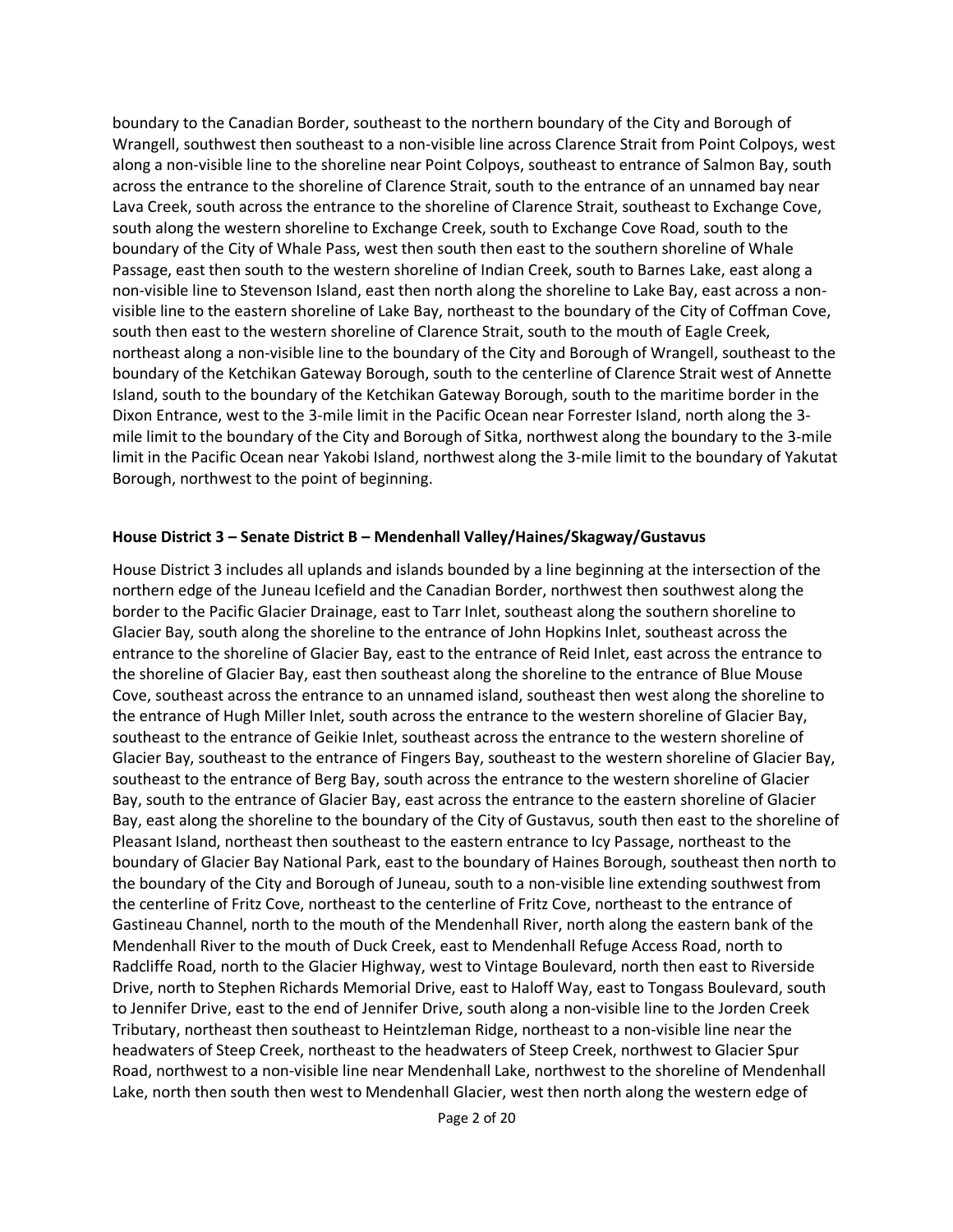Mendenhall Glacier to the Juneau Icefield, west then north along the northern edge of the Juneau Icefield to the point of beginning.

#### **House District 4 – Senate District B – Downtown Juneau/Douglas/Juneau Airport**

House District 4 includes all uplands and islands bounded by a line beginning at the intersection of the Canadian Border and the southern boundary of the City and Borough of Juneau, southwest then northwest then southwest then north to a non-visible line extending southwest from the centerline of Fritz Cove, northeast to the centerline of Fritz Cove, northeast to the entrance of Gastineau Channel, north to the mouth of the Mendenhall River, north along the eastern bank of the Mendenhall River to the mouth of Duck Creek, east to Mendenhall Refuge Access Road, north to Radcliffe Road, north to the Glacier Highway, west to Vintage Boulevard, north then east to Riverside Drive, north to Stephen Richards Memorial Drive, east to Haloff Way, east to Tongass Boulevard, south to Jennifer Drive, east to the end of Jennifer Drive, south along a non-visible line to the Jorden Creek Tributary, northeast then southeast to Heintzleman Ridge, northeast to a non-visible line near the headwaters of Steep Creek, northeast to the headwaters of Steep Creek, northwest to Glacier Spur Road, northwest to a non-visible line near Mendenhall Lake, northwest to the shoreline of Mendenhall Lake, north then south then west to Mendenhall Glacier, west then north along the western edge of Mendenhall Glacier to the Juneau Icefield, west then north along the northern edge of the Juneau Icefield to the Canadian Border, than southeast to the point of beginning.

### **House District 5 – Senate District C – Kodiak/Seward/Cordova**

House District 5 includes all uplands and islands bounded by a line beginning at the intersection of the Chugach ANRC boundary and the western boundary of the Wrangell-Saint Elias National Park, south along the park boundary to the boundary of the Chugach National Forest, west to a non-visible line extending east from the headwaters of the Lowe River, west along a non-visible line to the headwaters of the Lowe River, west to a non-visible line extending south from the Trans-Alaska Pipeline east of the boundary of the City of Valdez, north along a non-visible line to the Trans-Alaska Pipeline, west to boundary of the City of Valdez, south then west then north to the boundary of the Chugach National Forest on the northern shoreline of Valdez Arm, west to the entrance of Sawmill Bay, west across the entrance to the boundary of the Chugach National Forest, southwest then west to the entrance of Columbia Bay, west across the entrance to the shoreline of Prince William Sound, west to the entrance of an unnamed bay east of Long Point, west across the entrance to the shoreline of Prince William Sound, west to the entrance of Long Channel, west across the entrance to the shoreline near Buyers Cove, southwest to a non-visible line extending northwest from Glacier Island, southeast along a nonvisible line to the shoreline of Glacier Island, east along the shoreline to a non-visible line extending west from the northern-most point of Growler Island, east to Growler Island, east along a non-visible line to the shoreline of Glacier Island, south then west to the western-most point of Glacier Island, west to a peninsula of Land near Fairmount Bay, southwest to the entrance of a small bay, southwest across the entrance to the shoreline of Prince William Sound, southwest then north then northwest to the entrance of a small unnamed bay east of Fairmount Bay, northwest across the entrance to the shoreline, west to the entrance of Fairmount Bay, west across the entrance to a non-visible line extending north from Fairmount Island, south along a non-visible line to Fairmount Island, southeast then south then west then north to a non-visible line extending south from Fairmount Point, then north to the shoreline near Fairmount Point, north to the entrance of Wells Bay, west across the entrance to the shoreline near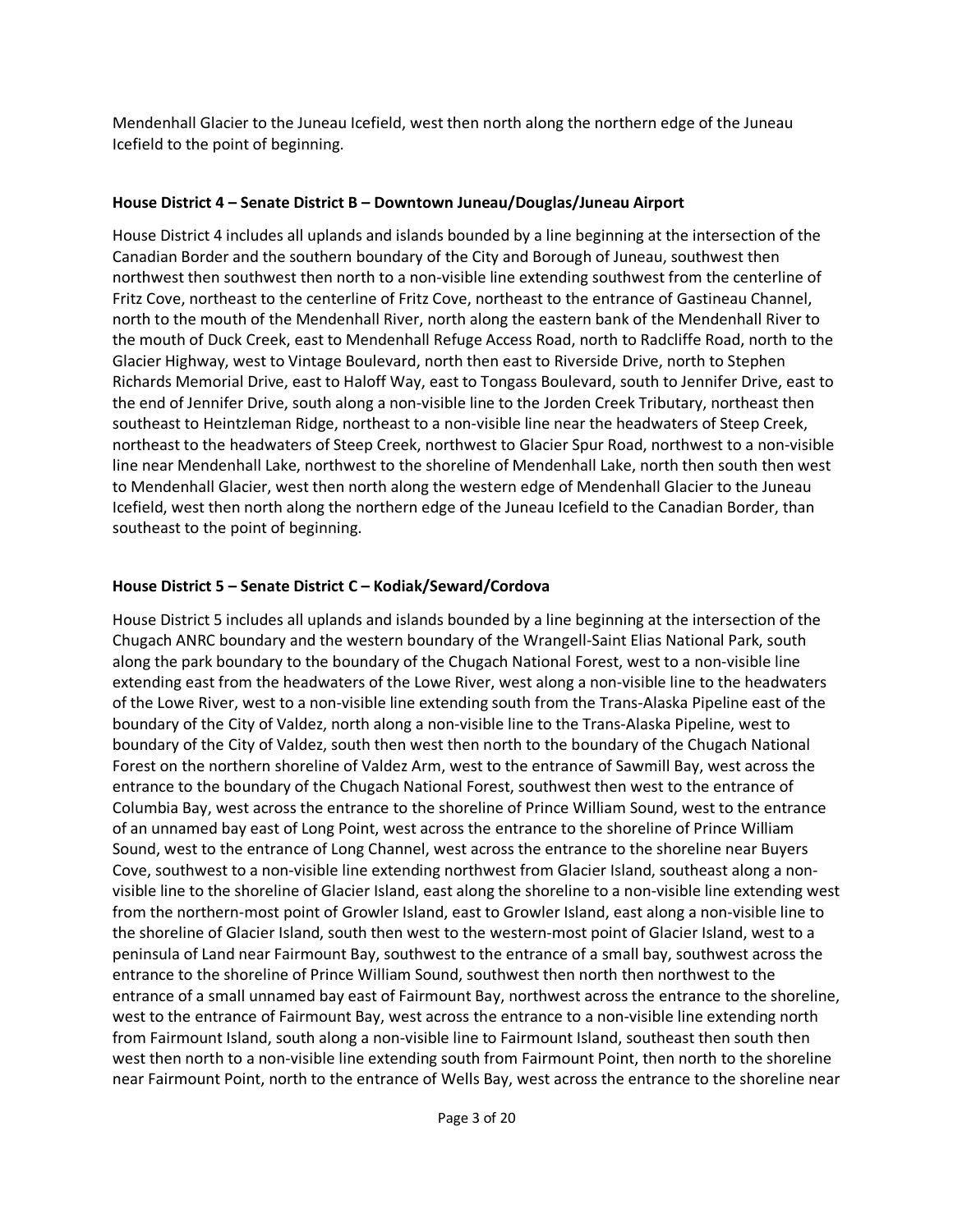Unakwik Point, south then west to the entrance of Unakwik Inlet, southwest across the entrance to the shoreline north of Olsen Cove, south to a non-visible line extending west from Olsen Island, east to the shoreline of Olsen Island, northeast then southeast then south then west to a non-visible line extending east from a point south of Olsen Cove, west to the shoreline south of Olsen Cove, south then west to a small bay north of Kiniklik Island, west across the entrance to the shoreline, west to the entrance of a small bay northwest of Kiniklik Island, west across the entrance to the shoreline, west to the entrance of Eaglek Bay, southwest across the entrance to the shoreline of an island west of Eaglek Island, southwest then west to the western entrance of Eaglek Bay, west across the entrance to the shoreline, southwest then west to the entrance of a small cove east of Squaw Bay, west across the entrance to the shoreline, west to the entrance of an unnamed bay east of Squaw Bay, west across the entrance, west to the entrance of a small cove east of Squaw Bay, west across the entrance to the shoreline, northwest to the entrance of Squaw Bay, northwest across the entrance to the shoreline, west to the entrance of a small cove east of Esther Passage, west across the entrance to the shoreline, west to the entrance of a small cove east of Esther Passage, west across the entrance to the shoreline, west to the entrance of Esther Passage, west across the entrance to the shoreline, south then southwest to the entrance of Esther Bay, southwest across the entrance to the shoreline, southwest then west to the entrance of Quillian Bay, southwest across the entrance to the shoreline, west to the entrance of Lake Bay, west across the entrance to the shoreline, west to the eastern shoreline of Port Wells, west along a non-visible line to the western shoreline of Port Wells east of Entry Cove, west to the entrance of Entry Cove, west across the entrance to the shoreline, west to the entrance of Passage Canal, west across the entrance to the shoreline, south then west to the boundary of the City of Whittier, south then west to the boundary of the Municipality of Anchorage, south to the boundary of the Kenai Peninsula Borough, east then south to the southern boundary of the Chugach National Forest, west then south then southwest then west to the boundary of the City of Seward, north then northwest then south to Lowell Creek, west to the headwaters of Lowell Creek, north along a non-visible line to the boundary of Kenai Fjords National Park, northwest to the Chugach ANRC boundary, south to the boundary of Kenai Fjords National Park, southwest then east then south to the shoreline of Nuka Passage, southwest to the entrance of Tonsina Bay, south across the entrance to the shoreline of Nuka Passage, south to the shoreline of the Gulf of Alaska, south the entrance of an unnamed bay, south across the entrance to the shoreline near Gore Point, west to the entrance of Port Dick, west across the entrance to the shoreline of the Gulf of Alaska, west to the entrance of Touglaalek Bay, west across the entrance to the shoreline of the Gulf of Alaska, west to the entrance of Qikutulig Bay, west across the entrance to the entrance of Rocky Bay, west across the entrance to the shoreline of the Gulf of Alaska, west to the entrance of an unnamed bay, west across the entrance to the shoreline of the Gulf of Alaska, southwest to the entrance of Chugach Bay, southwest across the entrance to the shoreline of Chugach Passage, west then north to the entrance of Port Chatham, northwest across the entrance to the shoreline of Chugach Passage, northwest to the entrance of Koyuktolik Bay, northwest across the entrance to the shoreline of Kennedy Entrance, northwest along the shoreline to the western edge of Kennedy Entrance, south along the western edge of Kennedy Entrance to the 3-mile limit south of Elizabeth Island, southwest then southeast then northeast around all of the Barren Islands and Afognak Island and Kodiak Island and the Trinity Islands to the southern boundary of the Kenai Peninsula Borough near East Chugach Island, northeast along the southern boundary to the 3-mile limit of the Pacific Ocean south of Whidbey Bay, east along the 3-mile limit of the Pacific Ocean including Middleton Island to the boundary of Yakutat Borough, north then northeast then east to the Chugach ANRC boundary, northwest to the point of beginning.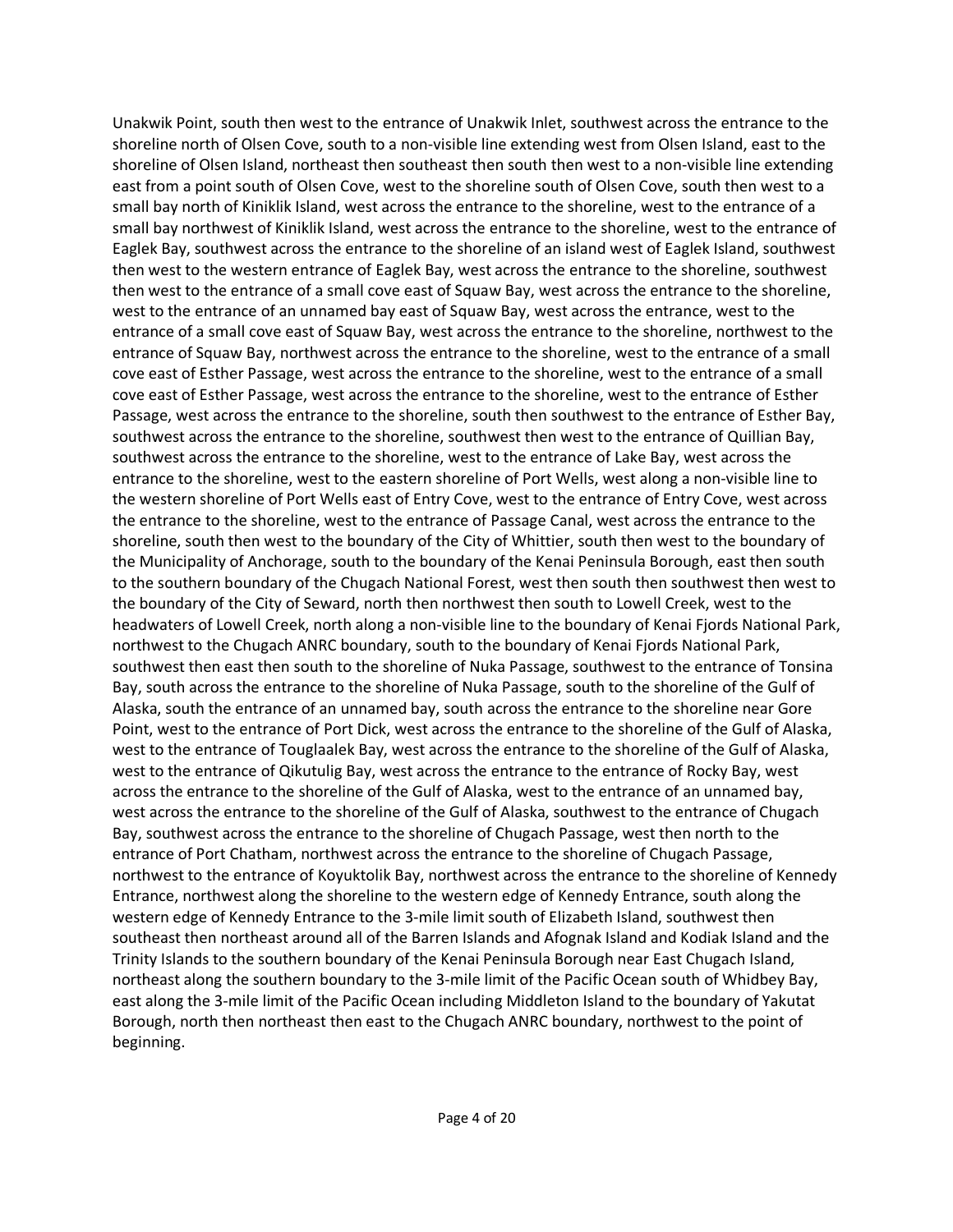#### **House District 6 – Senate District C – Kachemak Bay/Ninilchik/Kasilof**

House District 6 is bounded by a line beginning at the intersection of Slikok Creek and the Sterling Highway, south along the highway to Wolverine Avenue, east then south to the end of Wolverine Avenue, south along an unnamed path to Heavy Down Drive, south to the western branch of Coal Creek, southwest to the confluence with the eastern branch of Coal Creek, east to a non-visible line extending north from the western boundary of the Kenai National Wildlife Refuge, south to the boundary of the Kenai National Wildlife Refuge, south then west to the northern bank of the Kasilof River, southeast along the northern bank to Tustumena Lake, northeast then southeast to Glacier Creek, southeast to Tustamena Glacier, east along the northern edge of the glacier to the Harding Icefield, south to a nonvisible line extending northwest from the Chugach ANRC boundary, southeast to the Chugach ANRC boundary, south to the boundary of Kenai Fjords National Park, southwest then east then south to shoreline of Nuka Passage, southwest to the entrance of Tonsina Bay, south across the entrance to the shoreline of Nuka Passage, south to the shoreline of the Gulf of Alaska, south to the entrance of an unnamed bay, south across the entrance to the shoreline near Gore Point, west to the entrance of Port Dick, west across the entrance to the shoreline of the Gulf of Alaska, west to the entrance of Touglaalek Bay, west across the entrance to the shoreline of the Gulf of Alaska, west to the entrance of Qikutulig Bay, west across the entrance to the entrance of Rocky Bay, west across the entrance to the shoreline of the Gulf of Alaska, west to the entrance of an unnamed bay, west across the entrance to the shoreline of the Gulf of Alaska, southwest to the entrance of Chugach Bay, southwest across the entrance to the shoreline of Chugach Passage, west then north to the entrance of Port Chatham, northwest across the entrance to the shoreline of Chugach Passage, northwest to the entrance of Koyuktolik Bay, northwest across the entrance to the shoreline of Kennedy Entrance, northwest to the shoreline of Cook Inlet, north to an unnamed creek north of Point Bede, east to the headwaters of an unnamed creek, south along a non-visible line to the Mount Bede Ridgeline, southeast to an unnamed creek, northeast to an unnamed lake along the English Bay River, north to the outlet of the lake, east to an unnamed creek, north to the shoreline of Port Graham, east then north then northwest to the shoreline of Cook Inlet, north the entrance of Kachemak Bay, north across the entrance to a non-visible line extending east from the centerline of Cook Inlet, west to the centerline of Cook Inlet, north to a non-visible line extending west from the shoreline near Oil Company Haul Road, east to the shoreline of Cook Inlet, east along a non-visible line to Oil Company Haul Road, south to the end of Oil Company Haul Road, southeast along a non-visible line to Gas Well Road, east then northeast to a non-visible line extending west from Harmony Avenue, east to Harmony Avenue, northeast to Echo Lake Road, south to Evelyn Lane, east to the end of Evelyn Lane, east along a non-visible line to Slikok Creek, southeast to the point of beginning.

### **House District 7 – Senate District D – Kenai/Soldotna**

House District 7 is bounded by a line beginning at the northwestern most point of the City of Kenai, east then south to the Kenai Spur Highway, south to Sports Lake Road, east to Moser Street, south to the end of Moser Street, south along a non-visible line to Alaska Natural Gas Pipeline ROW, east to a non-visible line extending north from the boundary of the City of Soldotna, south to the boundary of the City of Soldotna, east then south to the northern bank of the Kenai River, southeast to the boundary of the Kenai National Wildlife Refuge, west to the boundary of the City of Soldotna near the Sterling Highway, west along the boundary to Gas Well Road, west to Echo Lake Road, south to Harmony Avenue, southwest to the end of Harmony Avenue, west along a non-visible line to Gas Well Road, southwest then west to the end of Gas Well Road, northwest along a non-visible line to Oil Company Haul Road, northwest to a non-visible line near Kalifornsky Beach Road, west along the non-visible line to the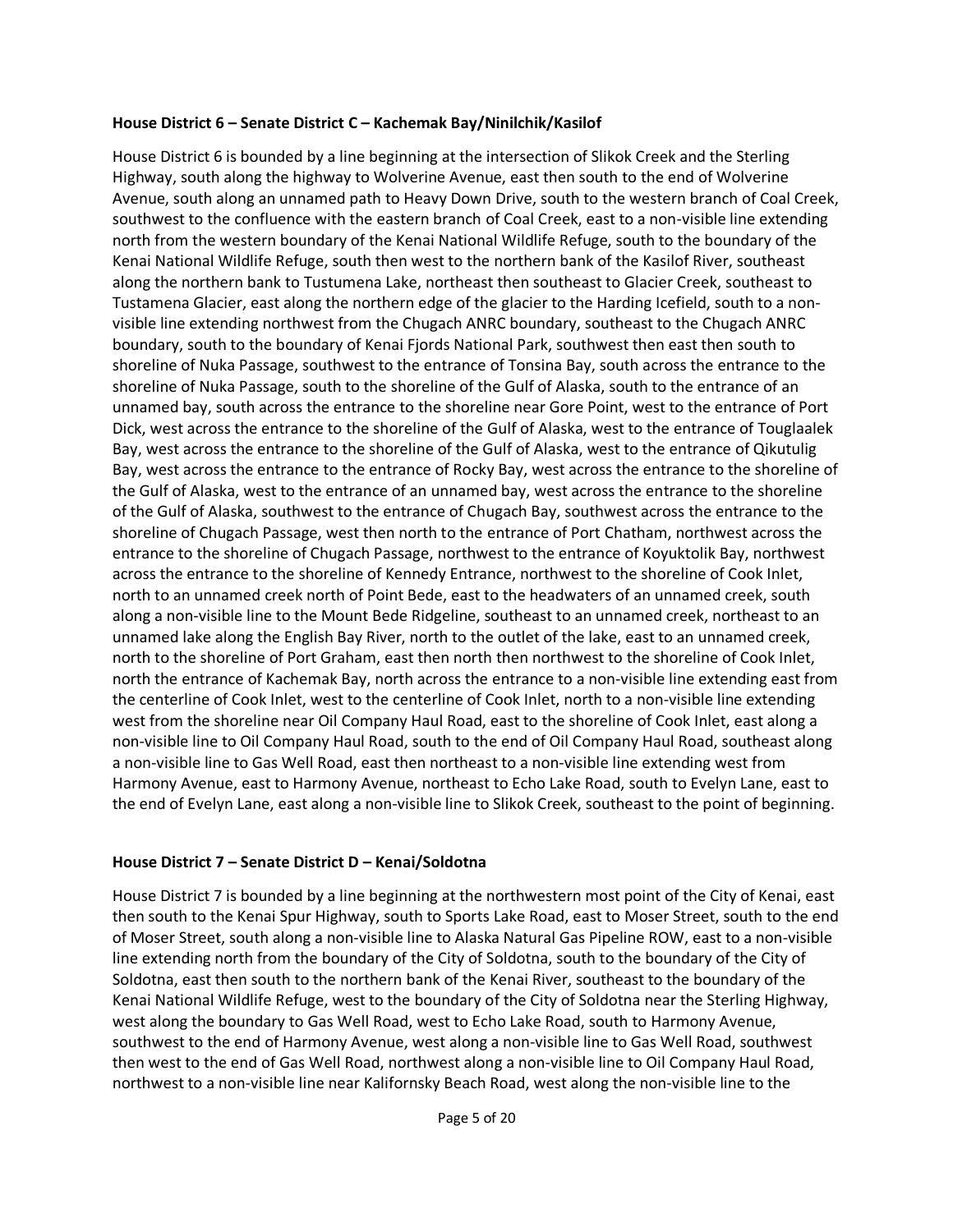shoreline of Cook Inlet, west along a non-visible line to the centerline of Cook Inlet, north to a nonvisible line extending west from the northern boundary of the City of Kenai, east to the point of beginning.

### **House District 8 – Senate District D – Northern Kenai Peninsula**

House District 8 is bounded by a line beginning at the intersection of the Kenai Peninsula Borough with both the Matansuska-Susitna Borough and the Municipality of Anchorage, southwest along the Kenai Peninsula Borough boundary to the centerline of Cook Inlet, southwest then south to a non-visible line extending west from the northern boundary of the City of Kenai, east to the boundary of the City of Kenai, east then south to the Kenai Spur Highway, south to Sports Lake Road, east to Moser Street, south to the end of Moser Street, south along a non-visible line to Alaska Natural Gas Pipeline ROW, east to a non-visible line extending north from the boundary of the City of Soldotna, south to the boundary of the City of Soldotna, east then south to the northern bank of the Kenai River, southeast to the boundary of the Kenai National Wildlife Refuge, west to the boundary of the City of Soldotna near the Sterling Highway, west along the boundary to Gas Well Road, west to Echo Lake Road, south to Evelyn Lane, east to the end of Evelyn Lane, east along a non-visible line to Slikok Creek, southeast to the Sterling Highway, south along the highway to Wolverine Avenue, east then south to the end of Wolverine Avenue, south along an unnamed path to Heavy Down Drive, south to the western branch of Coal Creek, southwest to the confluence with the eastern branch of Coal Creek, east to a non-visible line extending north from the western boundary of the Kenai National Wildlife Refuge, south to the boundary of the Kenai National Wildlife Refuge, south then west to the northern bank of the Kasilof River, southeast along the northern bank of the Kasilof River, to Tustumena Lake, northeast then southeast to Glacier Creek, southeast to Tustamena Glacier, east along the northern edge of the glacier to the Harding Icefield, north to a non-visible line extending northwest from the Chugach ANRC boundary, east then north then northwest to the Chugach ANRC boundary, northeast to the boundary of Kenai Fjords National Park along the Resurrection River, southeast to the eastern boundary of the park, south along a non-visible line to the headwaters of Lowell Creek, east to the boundary of the City of Seward, north then east then south to the boundary of the Chugach National Forest, east then northeast then east to the boundary of the Kenai Peninsula Borough, north then northwest to the point of beginning.

## **House District 9 – Senate District E – South Anchorage/Turnagain Arm/Whittier**

House District 9 is bounded by a line beginning at the intersection of the New Seward Highway and Huffman Road, east on Huffman Road to Birch Road, northeast then south to Huffman Road, east to Upper Huffman Road, east to Sultana Drive, northeast then east to the boundary of Chugach State Park, north to Basher Drive, southwest to the boundary of Far North Bicentennial Park, north to the boundary of Fort Richardson, east to the boundary of Chugach State Park, east then southeast to a non-visible line extending north from the powerlines near the headwaters of the south fork of Campbell Creek, south along the non-visible line to the powerlines, east along a non-visible line to Ship Creek, east then northeast to the headwaters of Ship Creek, southeast along a non-visible line to the ridgeline between Bird Creek and Raven Creek, southeast to the boundary of the Chugach National Forest, north then east to the boundary of the Municipality of Anchorage, south then west then south to the northern boundary of the City of Whittier, east then south then west along the city boundary to the boundary of the Municipality of Anchorage, south then west then north then northwest to a non-visible line extending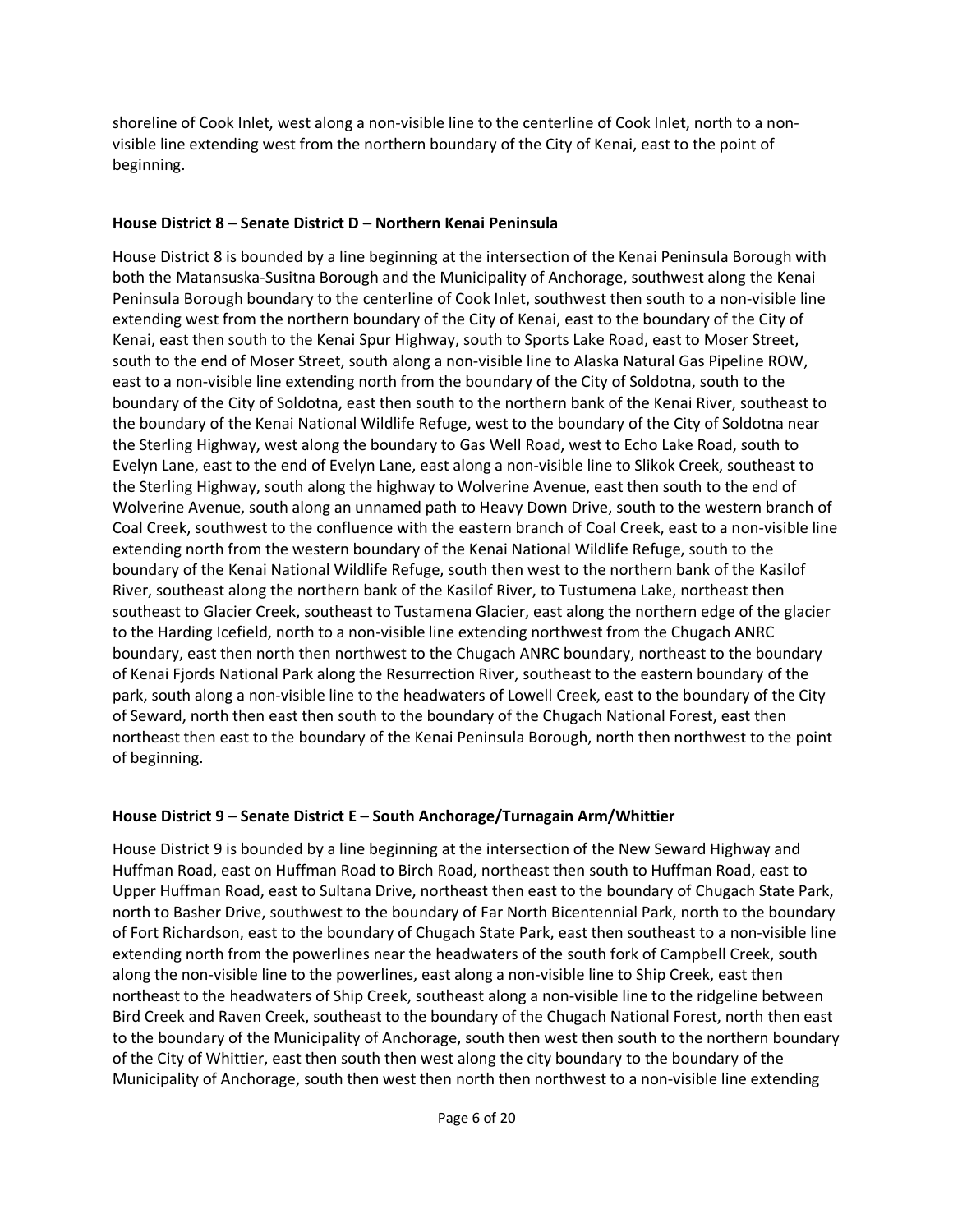south from the mouth of Little Rabbit Creek, north to the mouth of Little Rabbit Creek, east to the New Seward Highway, north to the point of beginning.

### **House District 10 – Senate District E – Oceanview/Klatt**

House District 10 is bounded by a line beginning at the intersection of the New Seward Highway and Dimond Boulevard, west on Dimond Boulevard to Victor Road, south to Southport Drive, south to Diligence Circle, south to Crow's Nest Circle, west to the end of Crow's Nest Circle, west along a nonvisible line to the shoreline of Turnagain Arm, southwest then south along a non-visible line to the boundary of the Municipality of Anchorage, southeast to a non-visible line extending south from the mouth of Little Rabbit Creek, north to the mouth of Little Rabbit Creek, east to the New Seward Highway, north to the point of beginning.

### **House District 11 – Senate District F – Lower Hillside**

House District 11 is bounded by a line beginning at the intersection of the New Seward Highway and Huffman Road, east on Huffman Road to Birch Road, northeast then south to Huffman Road, east to Upper Huffman Road, east to Sultana Drive, northeast then east to the boundary of Chugach State Park, north to the boundary of Far North Bicentennial Park, west to the boundary of Hillside Park, west to Abbott Road, west then northwest to Vanguard Drive, southwest then south to Academy Drive, west to the end of Academy Drive, west along a non-visible line to the New Seward Highway, south to the point of beginning.

## **House District 12 – Senate District F – Far North Bicentennial Park**

House District 12 is bounded by a line beginning at the intersection of Elmore Road and Tudor Road, east on Tudor Road to the boundary of Far North Bicentennial Park, east then south then west to the boundary of Hillside Park, west to Abbott Road, west then northwest to Vanguard Drive, southwest then south to Academy Drive, west to the end of Academy Drive, west along a non-visible line to the New Seward Highway, north to E Dowling Road, east to Elmore Road, north to the point of beginning.

### **House District 13 – Senate District G – Campbell**

House District 13 is bounded by a line beginning at the intersection of Dowling Road and the New Seward Highway, south on the New Seward Highway to Dimond Boulevard, west then southwest to Northwood Street, north to Raspberry Road, east to Minnesota Drive, north to International Airport Road, east to C Street, north to Tudor Road, east to Lake Otis Parkway, south to Dowling Road, west to the point of beginning.

### **House District 14 – Senate District G – Spenard**

House District 14 is bounded by a line beginning at the intersection of Tudor Road and C Street, south on C Street to International Airport Road, west on International Airport Road to Northwood Drive, north to Iowa Drive, north to McRae Road, northwest to Turnagain Street, north to W 34th Avenue, east to Turnagain Street, north to W 30th Avenue, east to Fish Creek, north then east to the Alaska Railroad,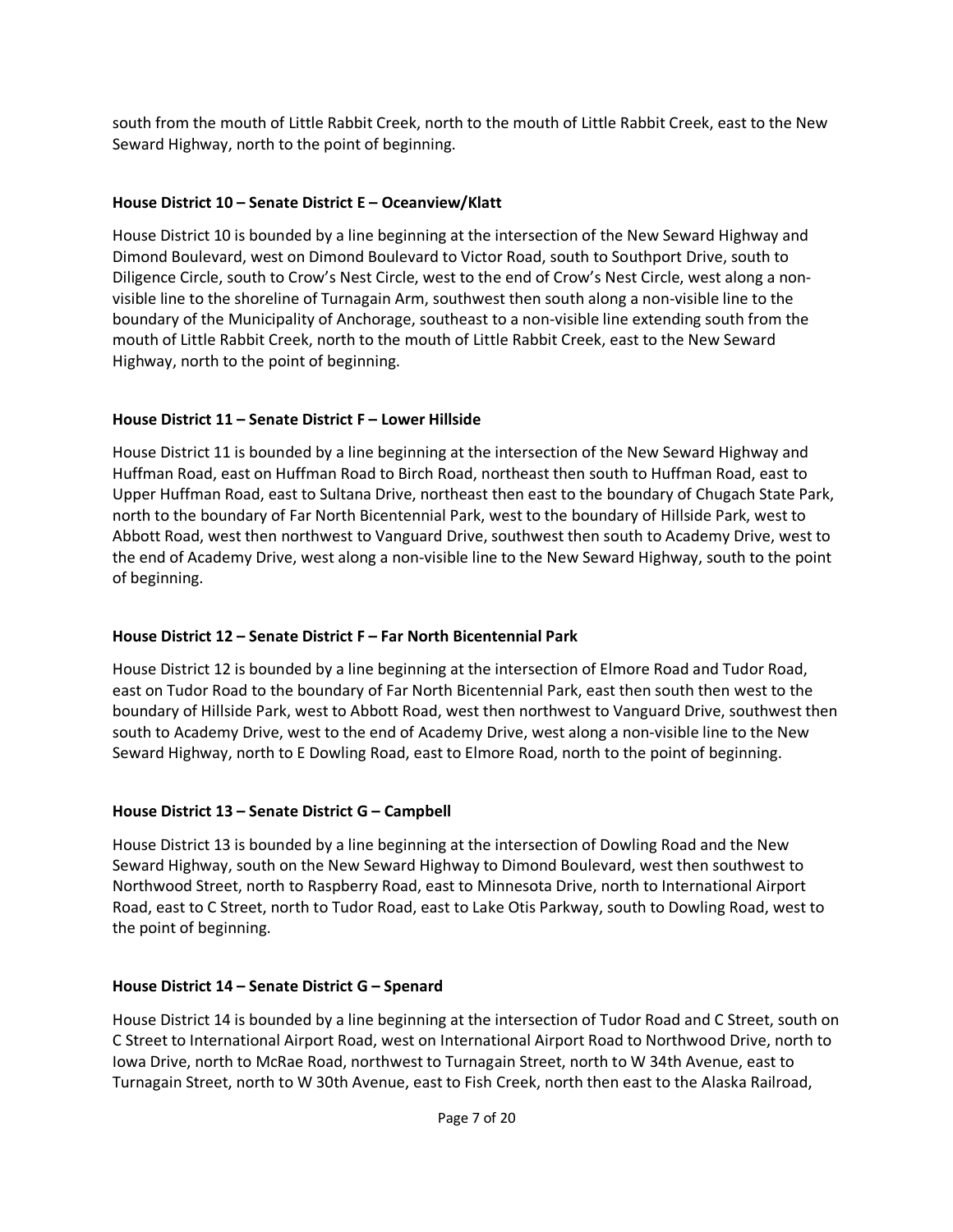northwest to Northern Lights Boulevard, east to Minnesota Drive, north to W 26th Avenue, east to Spenard Road, north to W 25th Avenue, east to Arctic Boulevard, north to Fireweed Lane, east to the New Seward Highway, north to Chester Creek, east to the north fork of Chester Creek, north to E 20th Avenue, east to Lake Otis Parkway, south to Tudor Road, west to the point of beginning.

### **House District 15 – Senate District H – Sand Lake/Campbell Lake**

House District 15 is bounded by a line beginning at the intersection of Strawberry Road and Northwood Street, south on Northwood Street to Victor Road, south to Southport Drive, south to Diligence Circle, south to Crow's Nest Circle, west to the end of Crow's Nest Circle, west along a non-visible line to the shoreline of Turnagain Arm, southwest then south along a non-visible line to the boundary of the Municipality of Anchorage, northwest to a non-visible line extending south from the eastern boundary of Kincaid Park, north along a non-visible line to the boundary of Kincaid Park, north to Jodhpur Street, north to Kincaid Road, east to Sand Lake Road, north to Wandering Drive, southeast then east then south to Kincaid Road, east to Sportsman Drive, east to Sandy Beach Drive, northeast to Silver Birch Drive, north to Caravelle Drive, east to Jewel Lake Road, south to Strawberry Road, east to the point of beginning.

### **House District 16 – Senate District H – Anchorage Airport**

House District 16 is bounded by a line beginning at the intersection of Minnesota Drive and International Airport Road, west on International Airport Road to Northwood Drive, north to Iowa Drive, north to McRae Road, northwest to Turnagain Street, north to W 34th Avenue, east to Turnagain Street, north to W 30th Avenue, east to Fish Creek, north then east to the Alaska Railroad, north then northeast to a non-visible line extending east near W 2nd Avenue, west on the non-visible line to the shoreline of Knik Arm, west then northwest along a non-visible line to the boundary of the Municipality of Anchorage, southwest then southeast then south then southeast to a non-visible line extending south from the eastern boundary of Kincaid Park, north along a non-visible line to the boundary of Kincaid Park, north to Jodhpur Street, north to Kincaid Road, east to Sand Lake Road, north to Wandering Drive, southeast then east then south to Kincaid Road, east to Sportsman Drive, east to Sandy Beach Drive, northeast to Silver Birch Drive, north to Caravelle Drive, east to Jewel Lake Road, south to Strawberry Road, east to Northwood Street, north to Raspberry Road, east to Minnesota Drive, north to the point of beginning.

### **House District 17 – Senate District I – Downtown Anchorage**

House District 17 is bounded by a line beginning at the intersection of E 4th Avenue and Juneau Street, south on Juneau Street to E 5th Avenue, east to Airport Heights Drive, south to Debarr Road, west to Lake Otis Parkway, south to E 20th Avenue, west to the north fork of Chester Creek, south to Chester Creek, west to the New Seward Highway, south to Fireweed Lane, west to Arctic Boulevard, south to W 25th Avenue, west to Spenard Road, south to W 26th Avenue, west to Minnesota Drive, south to Northern Lights Boulevard, west to the Alaska Railroad, north then northeast to a non-visible line extending north from the end of L Street, south to L Street, south to W 4th Avenue, east to the point of beginning.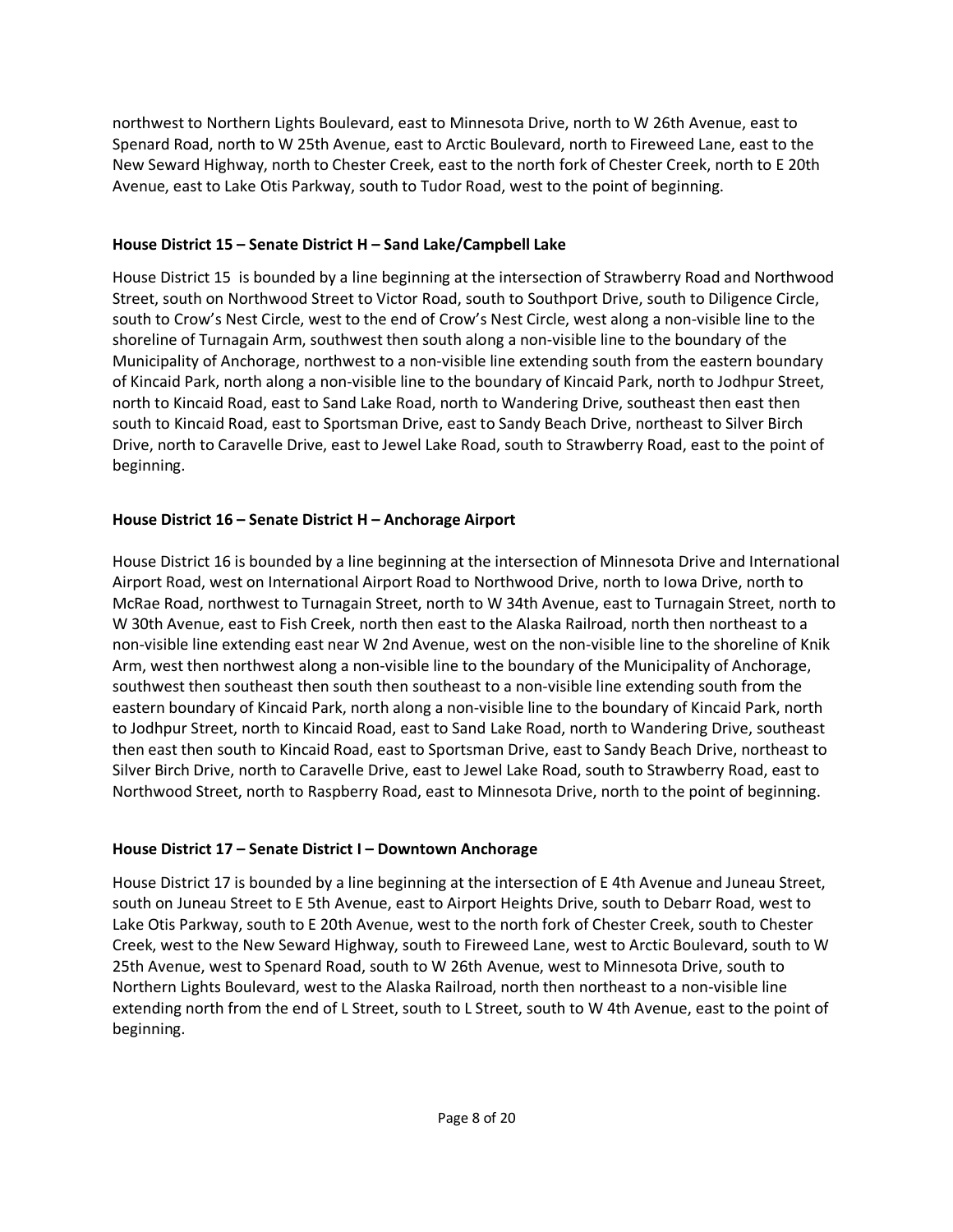#### **House District 18 – Senate District I – Government Hill/JBER/Northeast Anchorage**

House District 18 is bounded by a line beginning at the intersection of the Glenn Highway and McCarrey Street, north on McCarrey Street to Mountainview Drive, west to Pine Street, north to McPhee Avenue, west to the boundary of Elmendorf Air Force Base, west then south to Taylor Street, south to Thompson Avenue, west to the boundary of Elmendorf Air Force Base, west to Reeve Boulevard, south to E 5th Avenue, west to Juneau Street, north to E 4th Avenue, west to L Street, north to the end of L Street, north along a non-visible line to the Alaska Railroad, northeast to a non-visible line extending east near W 2nd Avenue, west on the non-visible line to the shoreline of Knik Arm, west then northwest along a non-visible line to the boundary of the Municipality of Anchorage, north to the northern boundary of Elmendorf Air Force Base, southeast then south then east then south to Loop Road, east to the Alaska Railroad, east then northeast to Fossil Creek, east then northeast to the boundary of Fort Richardson, north then east to the Glenn Highway, southwest to the western boundary of Fort Richardson, south then west to a non-visible line extending northeast from the end of Peck Avenue, southwest to Peck Avenue, southwest then west to the boundary of Fort Richardson, south to Duben Avenue, west to Muldoon Road, north to Boundary Avenue, west to a non-visible line extending north from Patterson Street, north along a non-visible line to the Glenn Highway, west to the point of beginning.

#### **House District 19 – Senate District J – Mountainview/Airport Heights**

House District 19 is bounded by a line beginning at the intersection of Lake Otis Parkway and E Northern Lights Boulevard, east on E Northern Lights Boulevard to Nichols Street, north to E 20th Avenue, east to Bragaw Street, north to Reka Drive, east to the powerlines extending south from Pine Street, north to Pine Street, north to McCarrey Street, north to Mountainview Drive, west to N Pine Street, north to McPhee Avenue, west to the boundary of Elmendorf Air Force Base, southwest then south to Taylor Street, south to Thompson Avenue, west to the boundary of Elmendorf Air Force Base, west to Reeve Boulevard, south to E 5th Avenue, east to Airport Heights Drive, south to Debarr Road, west to Lake Otis Parkway, south to the point of beginning.

### **House District 20 – Senate District J – U-Med**

House District 20 is bounded by a line beginning at the intersection of Lake Otis Parkway and Northern Lights Boulevard, east on Northern Lights Boulevard to Nichols Street, north to E 20th Avenue, east to Bragaw Street, north to Reka Drive, east to the powerlines extending south from Pine Street, north to Pine Street, north to Debarr Road, east to Boniface Parkway, south to a non-visible line extending west from E 20th Avenue, east to E 20th Avenue, east to Penn Circle, north to Craig Drive, east to the end of Craig Drive, southeast along a non-visible line to the southern boundary of Nunaka Valley Park, east to Beaver Place, south to Baxter Road, south to Tudor Road, west to Elmore Road, south to Dowling Road, west to Lake Otis Parkway, north to the point of beginning.

### **House District 21 – Senate District K – South Muldoon**

House District 21 is bounded by a line beginning at the intersection of Debarr Road and Boniface Parkway, south on Boniface Parkway to a non-visible line extending west from E 20th Avenue, east to E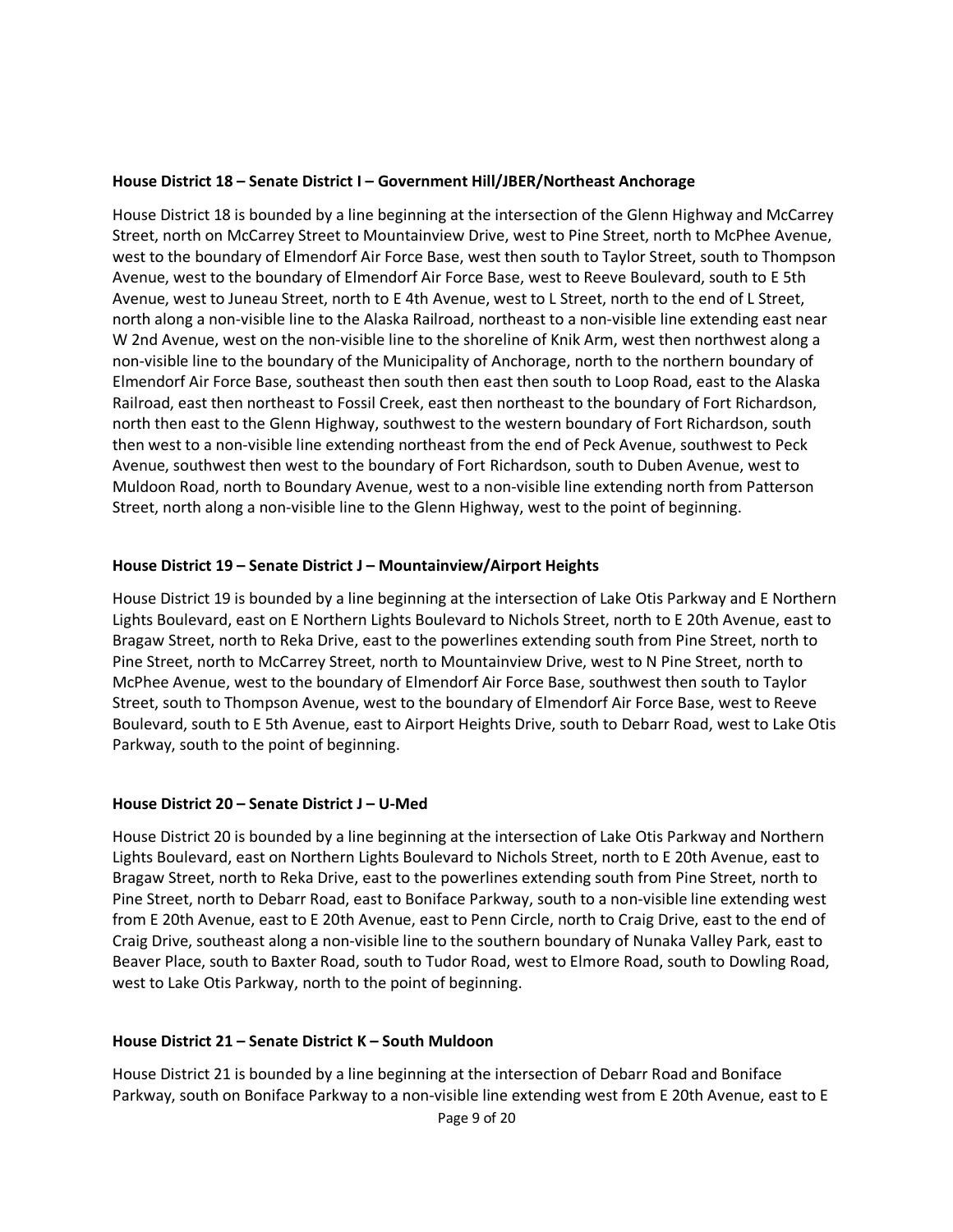20th Avenue, east to Penn Circle, north to Craig Drive, east to the end of Craig Drive, southeast along a non-visible line to the southern boundary of Nunaka Valley Park, east to Beaver Place, south to Baxter Road, south to Tudor Road, east along the north boundary of Far North Bicentennial Park, east to the boundary of Fort Richardson, north to a non-visible line extending east from the end of Debarr Road, west along a non-visible line to Debarr Road, west to a non-visible line extending east from Debarr Road and Muldoon Road, west along a non-visible line to Debarr Road, west to the point of beginning.

### **House District 22 – Senate District K – North Muldoon**

House District 22 is bounded by a line beginning at the intersection of Debarr Road and Pine Street, north on Pine Street to McCarrey Street, north to the Glenn Highway, east to a non-visible line extending north from Boundary Avenue near Patterson Street, south along a non-visible line to Boundary Avenue, east to Muldoon Road, south to Duben Avenue, east to the boundary of Fort Richardson, south to a non-visible line extending east from the end of Debarr Road, west along a nonvisible line to Debarr Road, west to a non-visible line extending east from Debarr Road and Muldoon Road, west along a non-visible line to Debarr Road, west to the point of beginning.

### **House District 23 – Senate District L – Eagle River Valley**

House District 23 is bounded by a line beginning at the intersection of Eagle River Loop Road and Lazy Street, south on Lazy Street to Easy Street, west to the Old Glenn Highway, south then west to Mausel Street, then north to Artillery Road, west then north then west to the boundary of Fort Richardson, south to the Glenn Highway, southwest to the western boundary of Fort Richardson, south then west to a non-visible line extending northeast from the end of Peck Avenue, southwest to Peck Avenue, southwest then west to the boundary of Fort Richardson, south then east to the boundary of Chugach State Park, east then southeast to a non-visible line extending north from the powerlines near the headwaters of the south fork of Campbell Creek, south along the non-visible line to the powerlines, east along a non-visible line to Ship Creek, east then northeast to the headwaters of Ship Creek, southeast along a non-visible line to the ridgeline between Bird Creek and Raven Creek, southeast to the boundary of the Chugach National Forest, north then east to the ridgeline between Eagle River and Peters Creek, northwest along the ridgeline to a non-visible line extending east from the headwaters of Meadow Creek, west along a non-visible line to the headwaters of Meadow Creek, northwest to a non-visible line extending north from the boundary of Chugach State Park, south along a non-visible line to the boundary of Chugach State Park, west to Steeple Drive, southwest to Eagle River Lane, south to War Admiral Road, northwest then west to Sun Beau Drive, southwest to Eagle River Loop Road, north then northwest to the point of beginning.

### **House District 24 – Senate District L – North Eagle River/Chugiak**

House District 24 is bounded by a line beginning at the intersection of Sun Beau Drive and Eagle River Loop Road, north then northwest on Eagle River Loop Road to Lazy Street, south to Easy Street, west to the Old Glenn Highway, south then west to Mausel Street, then north to Artillery Road, west then north then west to the boundary of Fort Richardson, south then west then southwest along the boundary of Fort Richardson to Fossil Creek, west to the Alaska Railroad, west then southwest to Loop Road, north then northwest then west to the boundary of Elmendorf Air Force Base, north then west then north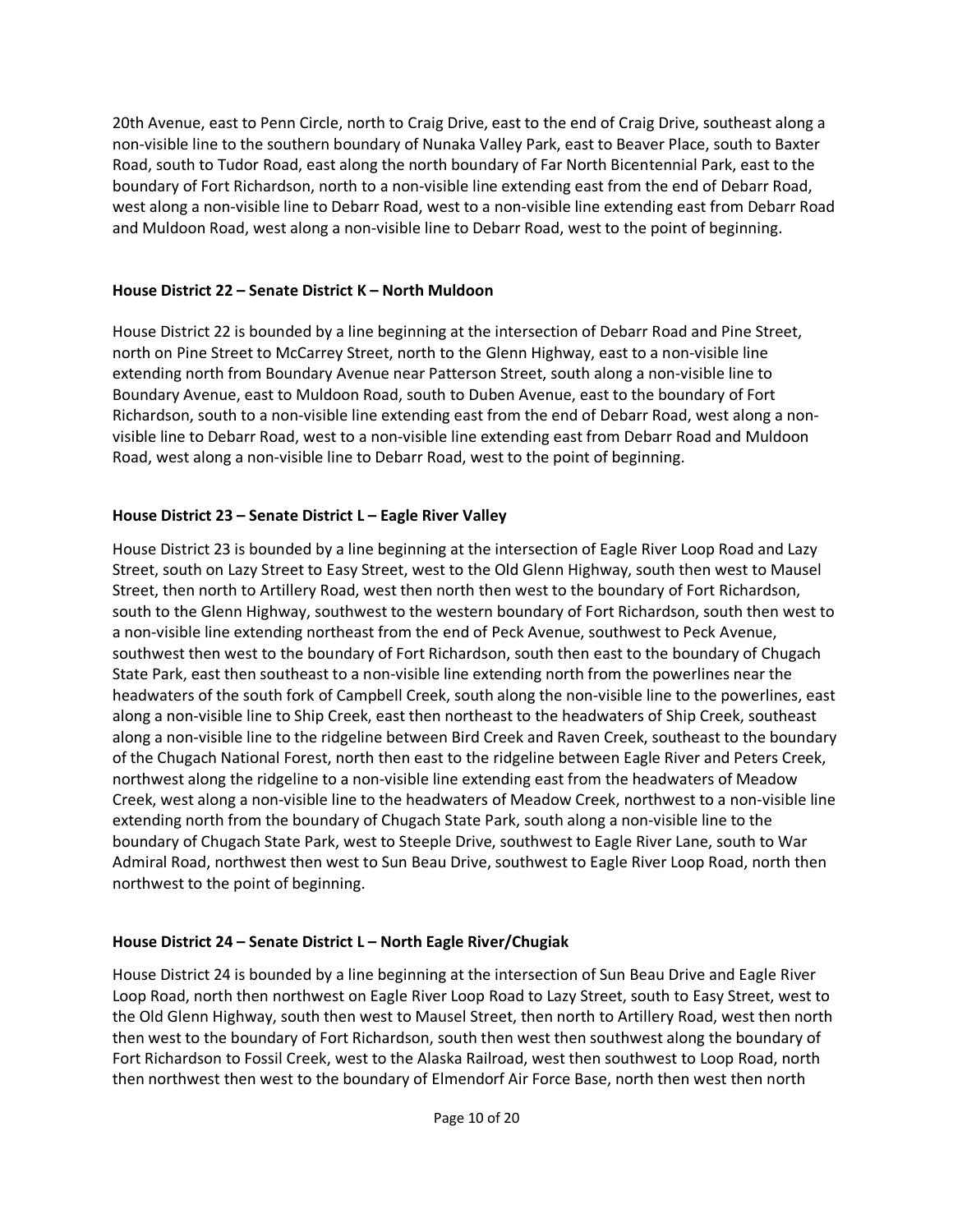then west to the boundary of the Municipality of Anchorage, northeast then east then south then east then south to the boundary of the Chugach National Forest, west to the ridgeline between Eagle River and Peters Creek, northwest along the ridgeline to a non-visible line extending east from the headwaters of Meadow Creek, west along a non-visible line to the headwaters of Meadow Creek, northwest to a non-visible line extending north from the boundary of Chugach State Park, south along a non-visible line to the boundary of Chugach State Park, west to Steeple Drive, southwest to Eagle River Lane, south to War Admiral Road, northwest then west to Sun Beau Drive, southwest to the point of beginning.

### **House District 25 – Senate District M – Palmer/Butte**

House District 25 is bounded by a line beginning at the intersection of the Glenn Highway and the boundary of the Municipality of Anchorage, east then southeast then east to Glacier Fork, northwest to Metal Creek, southwest to the Knik River, west along the northern bank of the Knik River to the confluence with Jim Creek, northeast then east then south then north then south then west around the headwaters of Jim Creek to the confluence with McRoberts Creek, northwest to a small stream near Jim Lake, northeast to the shoreline of Jim Lake, south then east then north to an unnamed creek on the northeast side of the lake, northeast to the headwaters, northeast along a non-visible line to the ridgeline, northeast to a non-visible line extending southeast from a tributary of Wolverine Creek, northwest to a tributary of Wolverine Creek, northeast to its confluence with Wolverine Creek, northeast along a non-visible line to headwaters of an unnamed creek, northwest to the Matanuska River, west along a non-visible line to the northern bank of the Matanuska River east of Eska Creek, southwest to a non-visible line east of E Collier Road, west along a non-visible line to the Glenn Highway, south to N Farm Loop Road, west then south to Fence Line Drive, southeast to Monte Carlo Lane, south to E Biscane Drive, west to N Ryder Drive, south to N Palmer-Fishhook Road, west then northwest to N Trunk Road, southwest to E Bogard Road, east to 49th Street, south to E Palmer-Wasilla Highway, east to a non-visible line east of Loma Prieta Drive, south along a non-visible line to Grandview Drive, southeast then southwest to a non-visible line north of Rabbit Slough, southeast to the western bank of the Matanuska River, south along the western bank to the Glenn Highway, south to the point of beginning.

## **House District 26 – Senate District M – Goose Bay/Gateway**

House District 26 is bounded by a line beginning at the intersection of the eastern boundary of the City of Wasilla and the Parks Highway, east along the Parks Highway to S Trunk Road, north to N Old Trunk Road, north to E Palmer-Wasilla Highway, east to a non-visible line east of Loma Prieta Drive, south along a non-visible line to Grandview Drive, southeast then southwest to a non-visible line north of Rabbit Slough, southeast to the western bank of the Matanuska River, south along the western bank to the Glenn Highway, south to the boundary of the Matanuska-Susitna Borough, west then southwest to a non-visible line extending south from the mouth of Crocker Creek, north to the mouth of Crocker Creek, northeast to Settlers Bay Drive, northwest to Crocker Creek, west then north to S Settlers Bay Drive, northeast then northwest to S Knik-Goose Bay Road, southwest to Carmel Road, west to S Aurora Drive, south then west to S Northern Lights Drive, south to Shearwater Street, west to Hallie Drive, north to W Carmel Road, west to the end of W Carmel Road, west along a non-visible line to an unnamed creek north of Threemile Lake, northeast to a non-visible line extending south from S Pond Lily Lane, north to S Pond Lily Lane, north to a non-visible line extending south from Whale Lake, north along a non-visible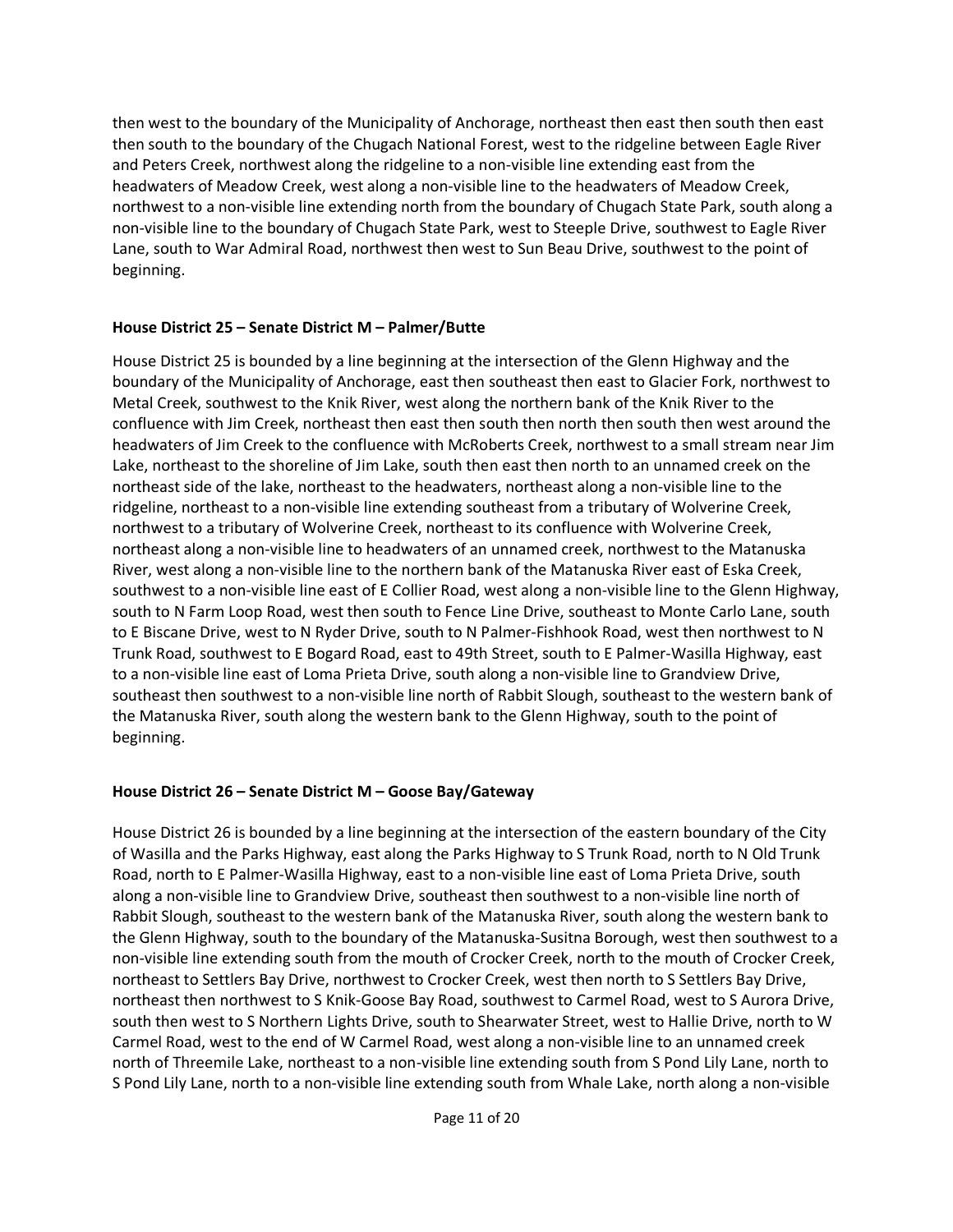line to Whale Lake, west then northeast along the shoreline to a non-visible line extending north to an unnamed lake, north along a non-visible line to an unnamed lake, east then north then west to a nonvisible line extending south from Lucille Creek, north along a non-visible line to Lucille Creek, east to a non-visible line extending south from the boundary of the City of Houston east of W Eastwind Circle, north along a non-visible line to the boundary of the City of Houston, east then north to the Parks Highway, east to W Buttercup Drive, east to Sylvan Road, south to W Dun Fussin Road, east to a nonvisible line east of Sylvan Road, south along a non-visible line to an unnamed lake north of Lucille Creek, west then south then east to a non-visible line extending north from Lucille Creek, south along a nonvisible line to Lucille Creek, east to Vine Road, south to Bonaparte Avenue, east to S Rue de la Paix Loop, north to W Montclaire Avenue, east to W Lollybrock Drive, north then east to Foothills Boulevard, south to W Ronnies Circle, east then south to Overby Street, east then northeast to Saindon Street, east to Donovan Drive, northeast to S Clapp Street, south to Knik-Goose Bay Road, northeast to the boundary of the City of Wasilla, east then north along the city boundary to the point of beginning.

### **House District 27 – Senate District N – Wasilla/Meadow Lakes**

House District 27 is bounded by a line beginning at the intersection of the City of Houston and the Parks Highway, east to W Buttercup Drive, east to Sylvan Road, south to W Dun Fussin Road, east to a nonvisible line east of Sylvan Road, south along a non-visible line to an unnamed lake north of Lucille Creek, west then south then east to a non-visible line extending north from Lucille Creek, south along a nonvisible line to Lucille Creek, east to Vine Road, south to Bonaparte Avenue, east to S Rue de la Paix Loop, north to W Montclaire Avenue, east to W Lollybrock Drive, north then east to Foothills Boulevard, south to W Ronnies Circle, east then south to Overby Street, east then northeast to Saindon Street, east to Donovan Drive, northeast to S Clapp Street, south to Knik-Goose Bay Road, northeast to the boundary of the City of Wasilla, east then north then west then south then west then northwest then north then east then north then east around the city boundaries to Church Road, north to Shampine Avenue, east to N Sandhill Crane Street, north to W Trumpeter Swan Avenue, east then north to W Woodpecker Circle, east to N Infinite Road, north to the intersection with W Schrock Road, north along a non-visible line to the northern bank of the Little Susitna River, west along the northern bank to the boundary of the City of Houston, south to the point of beginning.

### **House District 28 – Senate District N – Tanaina/Lakes**

House District 28 is bounded by a line beginning at the intersection of N Trunk Road and E Bogard Road, to E Seldon Road, then west along E Bogard Road to Wasilla-Fishhook Road, northeast to a non-visible line extending from near E Polar Bear Drive, north then west then south along a non-visible line to the eastern end of Burlwood Drive, west to E Schrock Road, north then southwest to N Infinite Road, south to W Woodpecker Circle, west to W Trumpeter Swan Avenue, south then west to N Sandhill Crane Street, south to Shampine Avenue, west to Church Road, south to the boundary of the City of Wasilla, east then south then east then south then southeast then north then east then south to the Parks Highway, east to S Trunk Road, north to N Old Trunk Road, north to E Palmer-Wasilla Highway, east to 49th Street, north to E Bogard Road, west to the point of beginning.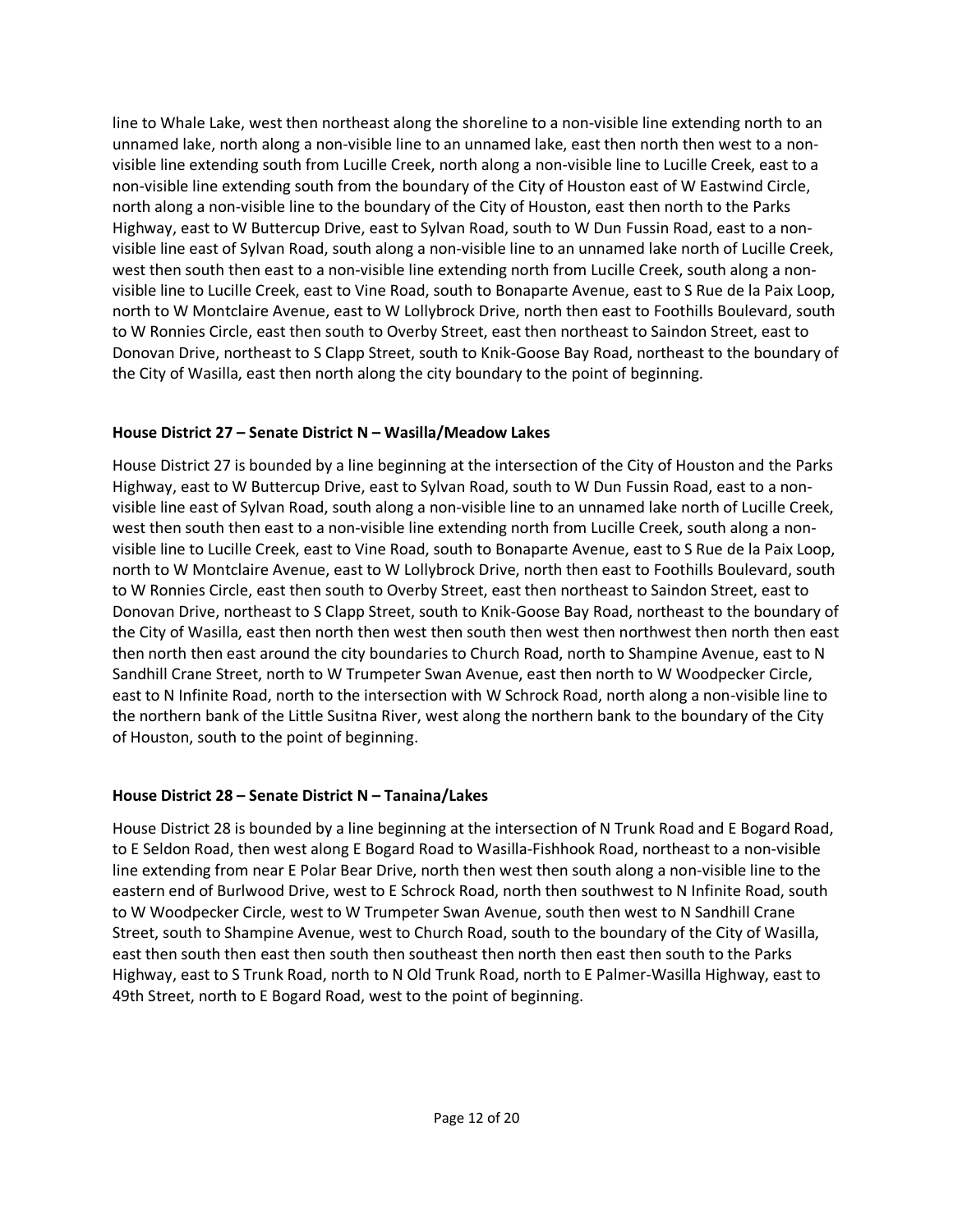#### **House District 29 – Senate District O – Eastern Mat-Su/Valdez**

House District 29 includes all uplands and islands bounded by a line beginning at the northeastern-most corner of the Matanuska-Susitna Borough, south then west then south along the borough boundary to the Nelchina River, east to the shoreline of Tazlina Lake, northeast along the western shoreline to the Tazlina River, east along the northern bank of the Tazlina River to the Trans-Alaska Pipeline, south to the Chugach ANRC boundary, east to the boundary of the Wrangell-Saint Elias National Park, south along the park boundary to the boundary of the Chugach National Forest, west to a non-visible line extending east from the headwaters of the Lowe River, west along a non-visible line to the headwaters of the Lowe River, west to a non-visible line extending south from the Trans-Alaska Pipeline east of the boundary of the City of Valdez, north along a non-visible line to the Trans-Alaska Pipeline, west to boundary of the City of Valdez, south then west then north to the boundary of the Chugach National Forest on the northern shoreline of Valdez Arm, west to the entrance of Sawmill Bay, west across the entrance to boundary of the Chugach National Forest, southwest then west to the entrance of Columbia Bay, west across the entrance to the shoreline of Prince William Sound, west to the entrance of an unnamed bay east of Long Point, west across the entrance to the shoreline of Prince William Sound, west to the entrance of Long Channel, west across the entrance to the shoreline near Buyers Cove, southwest to a non-visible line extending northwest from Glacier Island, southeast along a non-visible line to the shoreline of Glacier Island, east along the shoreline to a non-visible line extending west from the northern-most point of Growler Island, east to Growler Island, east along a non-visible line to the shoreline of Glacier Island, south then west to the western-most point of Glacier Island, west to a peninsula of Land near Fairmount Bay, southwest to the entrance of a small bay, southwest across the entrance to the shoreline of Prince William Sound, southwest then north then northwest to the entrance of a small unnamed bay east of Fairmount Bay, northwest across the entrance to the shoreline, west to the entrance of Fairmount Bay, west across the entrance to a non-visible line extending north from Fairmount Island, south along a non-visible line to Fairmount Island, southeast then south then west then north to a non-visible line extending south from Fairmount Point, then north to the shoreline near Fairmount Point, north to the entrance of Wells Bay, west across the entrance to the shoreline near Unakwik Point, south then west to the entrance of Unakwik Inlet, southwest across the entrance to the shoreline north of Olsen Cove, south to a non-visible line extending west from Olsen Island, east to the shoreline of Olsen Island, northeast then southeast then south then west to a non-visible line extending east from a point south of Olsen Cove, west to the shoreline south of Olsen Cove, south then west to a small bay north of Kiniklik Island, west across the entrance to the shoreline, west to the entrance of a small bay northwest of Kiniklik Island, west across the entrance to the shoreline, west to the entrance of Eaglek Bay, southwest across the entrance to the shoreline of an island west of Eaglek Island, southwest then west to the western entrance of Eaglek Bay, west across the entrance to the shoreline, southwest then west to the entrance of a small cove east of Squaw Bay, west across the entrance to the shoreline, west to the entrance of an unnamed bay east of Squaw Bay, west across the entrance, west to the entrance of a small cove east of Squaw Bay, west across the entrance to the shoreline, northwest to the entrance of Squaw Bay, northwest across the entrance to the shoreline, west to the entrance of a small cove east of Esther Passage, west across the entrance to the shoreline, west to the entrance of a small cove east of Esther Passage, west across the entrance to the shoreline, west to the entrance of Esther Passage, west across the entrance to the shoreline, south then southwest to the entrance of Esther Bay, southwest across the entrance to the shoreline, southwest then west to the entrance of Quillian Bay, southwest across the entrance to the shoreline, west to the entrance of Lake Bay, west across the entrance to the shoreline, west to the eastern shoreline of Port Wells, west along a non-visible line to the western shoreline of Port Wells east of Entry Cove, west to the entrance of Entry Cove, west across the entrance to the shoreline, west to the entrance of Passage Canal, west across the entrance to the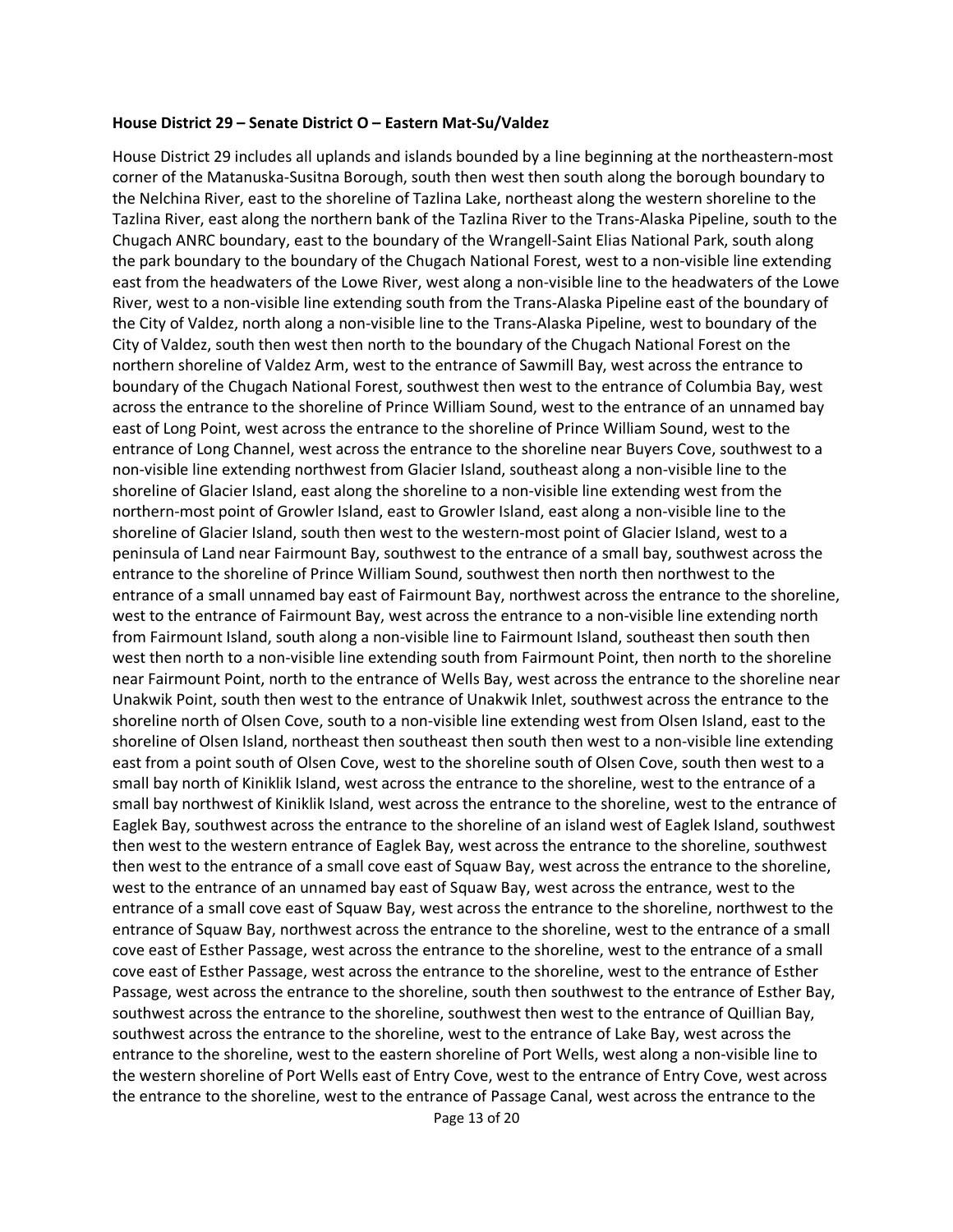shoreline, south then west to the boundary of the City of Whittier, north then west to the boundary of the Municipality of Anchorage, north then east then north then west to Glacier Fork, northwest to Metal Creek, southwest to the Knik River, west along the northern bank of the Knik River to the confluence with Jim Creek, northeast then east then south then north then south then west around the headwaters of Jim Creek to the confluence with McRoberts Creek, northwest to a small stream near Jim Lake, northeast to the shoreline of Jim Lake, south then east then north to an unnamed creek on the northeast side of the lake, northeast to the headwaters, northeast along a non-visible line to the ridgeline, northeast to a non-visible line extending southeast from a tributary of Wolverine Creek, northwest to a tributary of Wolverine Creek, northeast to its confluence with Wolverine Creek, northeast along a non-visible line to headwaters of an unnamed creek, northwest to the Matanuska River, west along a non-visible line to the northern bank of the Matanuska River east of Eska Creek, southwest to a non-visible line east of E Collier Road, west along a non-visible line to the Glenn Highway, south to N Farm Loop Road, west then south to Fence Line Drive, southeast to Monte Carlo Lane, south to E Biscane Drive, west to N Ryder Drive, south to N Palmer-Fishhook Road, west then northwest to N Trunk Road, southwest to E Bogard Road, to E Seldon Road, west to Wasilla-Fishhook Road, northeast to a non-visible line extending south from near E Polar Bear Drive, north then west then south along a nonvisible line to the eastern end of Burlwood Drive, west to E Schrock Road, north then southwest to the intersection with N Infinite Road, north along a non-visible line to the northern bank of the Little Susitna River, northeast to N Sushana Drive, west then east to Schwald Road, east to Moose Meadows Road, northeast to an unnamed creek, northwest to a non-visible line extending west from an unnamed creek, east along a non-visible line to an unnamed creek, north to a non-visible line extending south from the Bald Mountain Ridgeline, north along a non-visible line to the Bald Mountain Ridgeline, north to the Talkeetna Mountains Ridgeline, northeast to a non-visible line extending south from the headwaters of Bartholf Creek, north to Bartholf Creek, north to the confluence with the Kashwitna River, north along a non-visible line to the headwaters of Sheep Creek, northwest to the Iron Creek Trail, north to the Sheep River, west to the Talkeetna River, north to a non-visible line extending southeast from Cache Lake, northwest along a non-visible line to Cache Lake, northeast along a non-visible line to a tributary of Disappointment Creek, northwest to a non-visible line extending east from a tributary of Chunilna Creek, west to a tributary of Chunilna Creek, west to the confluence with Chunilna Creek, north to the Philips Lake Trail, northwest to Deadhorse Creek, northwest to the eastern bank of the Susitna River, north to the Alaska Railroad, north then west to the Parks Highway, north to the boundary of the Matanuska-Susitna Borough, east then north then east to the point of beginning.

### **House District 30 – Senate District O – Houston/Big Lake/Parks Highway**

House District 30 is bounded by a line beginning at northeastern-most corner of the Denali Borough, west then southwest then south to the boundary of the Matanuska-Susitna Borough, south then east then southeast then northeast along the borough boundary to a non-visible line extending south from the mouth of Crocker Creek, north to the mouth of Crocker Creek, northeast to Settlers Bay Drive, northwest to Crocker Creek, west then north to S Settlers Bay Drive, northeast then northwest to S Knik-Goose Bay Road, southwest to Carmel Road, west to S Aurora Drive, south then west to S Northern Lights Drive, south to Shearwater Street, west to Hallie Drive, north to W Carmel Road, west to the end of W Carmel Road, west along a non-visible line to an unnamed creek north of Threemile Lake, northeast to a non-visible line extending south from S Pond Lily Lane, north to S Pond Lily Lane, north to non-visible line extending south from Whale Lake, north along a non-visible line to Whale Lake, west then northeast along the shoreline to a non-visible line extending north to an unnamed lake, north along a non-visible line to an unnamed lake, east then north then west to a non-visible line extending south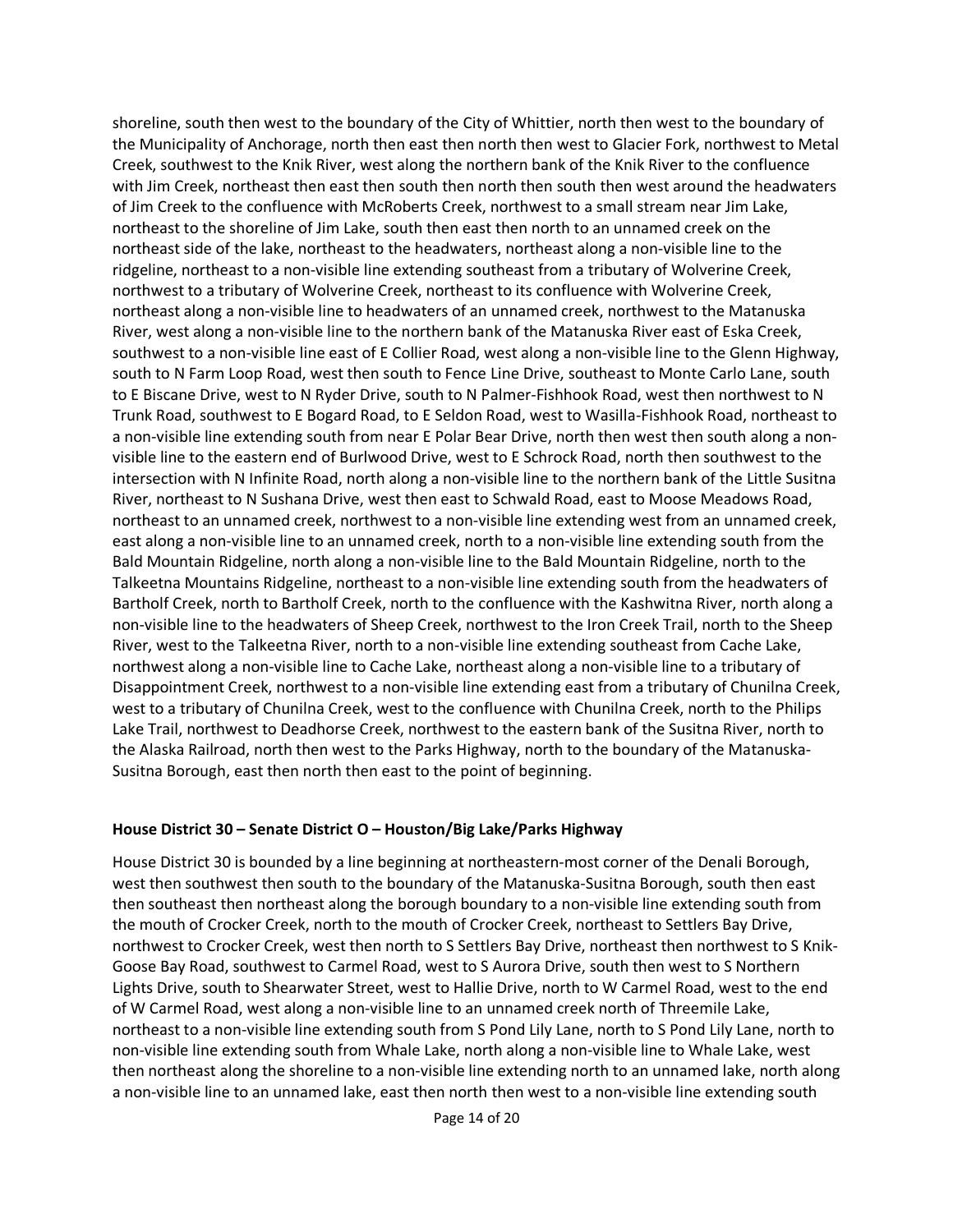from Lucille Creek, north along a non-visible line to Lucille Creek, east to a non-visible line extending south from the boundary of the City of Houston east of W Eastwind Circle, north along a non-visible line to the boundary of the City of Houston, east then north along the city boundary to the northern bank of the Little Susitna River, east then northeast along the northern bank to N Sushana Drive, west then east to Schwald Road, east to Moose Meadows Road, northeast to an unnamed creek, northwest to a nonvisible line extending west from an unnamed creek, east along a non-visible line to an unnamed creek, north to a non-visible line extending south from the Bald Mountain Ridgeline, north along a non-visible line to the Bald Mountain Ridgeline, north to the Talkeetna Mountains Ridgeline, northeast to a nonvisible line extending south from the headwaters of Bartholf Creek, north to Bartholf Creek, north to the confluence with the Kashwitna River, north along a non-visible line to the headwaters of Sheep Creek, northwest to the Iron Creek Trail, north to the Sheep River, west to the Talkeetna River, north to a nonvisible line extending southeast from Cache Lake, northwest along a non-visible line to Cache Lake, northeast along a non-visible line to a tributary of Disappointment Creek, northwest to a non-visible line extending east from a tributary of Chunilna Creek, west to a tributary of Chunilna Creek, west to the confluence with Chunilna Creek, north to the Philips Lake Trail, northwest to Deadhorse Creek, northwest to the eastern bank of the Susitna River, north to the Alaska Railroad, north then west to the Parks Highway, north to the boundary of Denali Borough, east then north to the point of beginning.

### **House District 31 – Senate District P – Downtown Fairbanks**

House District 31 is bounded by a line beginning at intersection of the Old Richardson Highway and Easy Street, south on Easy Street to the boundary of the City of Fairbanks, south then west then north then west then north then west then north then west then north then east then north then east along the city boundary to the confluence of the Chena River with Noyes Slough, north along a non-visible line to the southern bank of Noyes Slough, northeast to the boundary of the City of Fairbanks, north then east then south then east then north then east to Farmers Loop Road Extended, southeast to a non-visible line extending west from the New Steese Highway, east along a non-visible line to the New Steese Highway, south to the New Richardson Highway, south to a ramp to S Cushman Street, south to the Mitchell Expressway, west to S Cushman Street, south to the Old Richardson Highway, east to the point of beginning.

## **House District 32 – Senate District P – East Fairbanks/Fort Wainwright**

House District 32 is bounded by a line beginning at the intersection of Ownby Road and Benn Lane, north on Benn Lane to Bradway Road, east to Burgess Airstrip Road, north to Badger Road, north then northwest to Endecott Avenue, west to Mattie Street, north to Bobanna Lane, west to a jeep trail, north to Badger Road, west to Joy Drive, north to Canono Road, north to Micheal Lane, west to the end of Michael Lane, west along a non-visible line to the southern bank of the Chena River, north along the southern bank to a non-visible line south of Homestead Road, north along a non-visible line to the northern bank of the Chena River, west then southwest to an unnamed creek extended southeast of Homestead Road N, northwest to Homestead Road N, north to a jeep trail, northwest to the boundary of the City of Fairbanks, north then west then south then west to Farmers Loop Road Extended, southeast to a non-visible line extending west from the New Steese Highway, east along a non-visible line to the New Steese Highway, south to the New Richardson Highway, south to a ramp to S Cushman Street, south to the Mitchell Expressway, west to S Cushman Street, south to the Old Richardson Highway, east to Easy Street, south to the boundary of the City of Fairbanks, east then south to the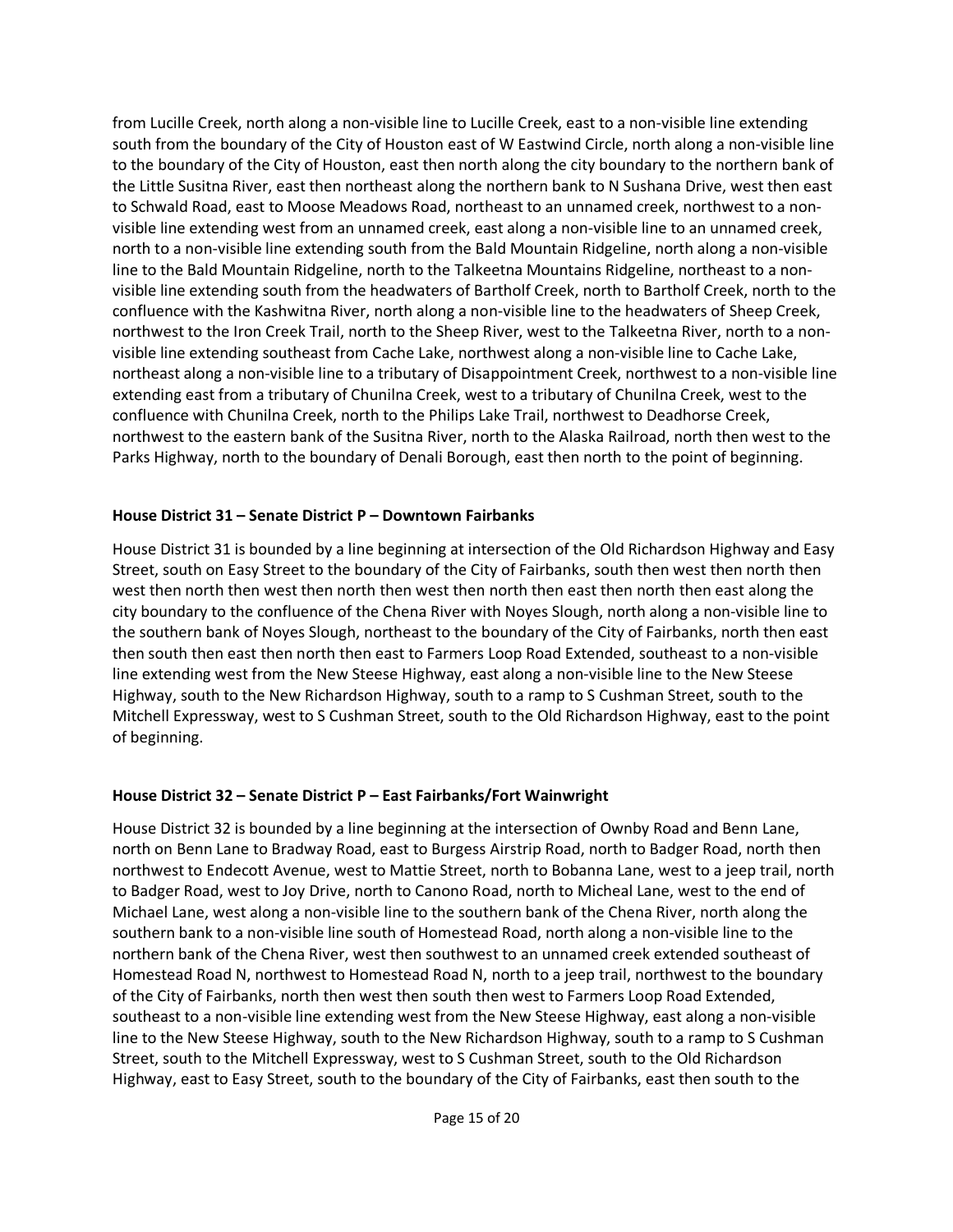northern bank of the Tanana River, east to an unnamed creek near Levee Way, north to the Richardson Highway, east to the boundary of the City of North Pole, northwest then north then east to an unnamed creek west of Boulder Avenue, northeast to a non-visible line west of Lions Road, northeast along a nonvisible line to Badger Road, north to Marigold Road, west to Woll Road, south to Ownby Road, west to the point of beginning.

### **House District 33- Senate District Q - North Pole/Badger**

House District 33 is bounded by a line beginning at the intersection of Ownby Road and Benn Lane, north on Benn Lane to Bradway Road, east to Burgess Airstrip Road, north to Badger Road, north then northwest to Endecott Avenue, west to Mattie Street, north to Bobanna Lane, west to a jeep trail, north to Badger Road, west to Joy Drive, north to Canono Road, north to Micheal Lane, west to the end of Michael Lane, west along a non-visible line to the southern bank of the Chena River, north along the southern bank to a non-visible line south of Homestead Road, north along a non-visible line to the northern bank of the Chena River, west then southwest to an unnamed creek extended southeast of Homestead Road N, northwest to Homestead Road N, north to a jeep trail, northwest to the boundary of the City of Fairbanks, east then north then west along the city boundary to a non-visible line extending southeast from the end of Falcon View Street, northwest to the end of Falcon View Street, east then north to Chena Hot Springs Road, east to Hopper Creek, southeast to a winter trail east of Severns Road, east to the Little Chena River, east along the northern bank to a non-visible line just north of a Sled Road, east along a non-visible line to the southern bank of the Little Chena River, south to a Sled Road, east to a non-visible line extending north from Mullen Slough, south along a non-visible line to Mullen Slough, southeast to the confluence with the Chena River, southwest along the northern bank to a non-visible line just west of the boundary of Eielson Air Force Base, west then south along a nonvisible line to the boundary of Eielson Air Force Base, south then west to the Richardson Highway, northwest to the Moose Creek Dam Levee, southwest to the Alaska Railroad, southwest to Dyke Road, south to Piledriver Slough, south across a non-visible line to the northern bank of the Tanana River, northwest along the northern bank to an unnamed creek near Levee Way, north to the Richardson Highway, east to the boundary of the City of North Pole, northwest then north then east to an unnamed creek west of Boulder Avenue, northeast to an non-visible line west of Lions Road, northeast along a non-visible line to Badger Road, north to Marigold Road, west to Woll Road, south to Ownby Road, west to the point of beginning.

### **House District 34 – Senate District Q – Steele Creek/Two Rivers/Eielson/Salcha**

House District 34 is bounded by a line beginning at the intersection of Farmers Loop Road and Iniakuk Avenue, east on Iniakuk Avenue to Henrik Court, south then southeast to the end of Henrik Court, southeast then east along a non-visible line to RJ Loop, north then east then south to a non-visible line extending west from the intersection of College Road and Alaska Way, east along a non-visible line to College Road, east to the boundary of the City of Fairbanks, east then south then northeast then north then east then north then east then north along the city boundary to a non-visible line extending southeast from the end of Falcon View Street, northwest to the end of Falcon View Street, east then north to Chena Hot Springs Road, east to Hopper Creek, southeast to a winter trail east of Severns Road, east to the Little Chena River, east along the northern bank to a non-visible line just north of a Sled Road, east along a non-visible line to the southern bank of the Little Chena River, south to a Sled Road, east to a non-visible line extending north from Mullen Slough, south along a non-visible line to Mullen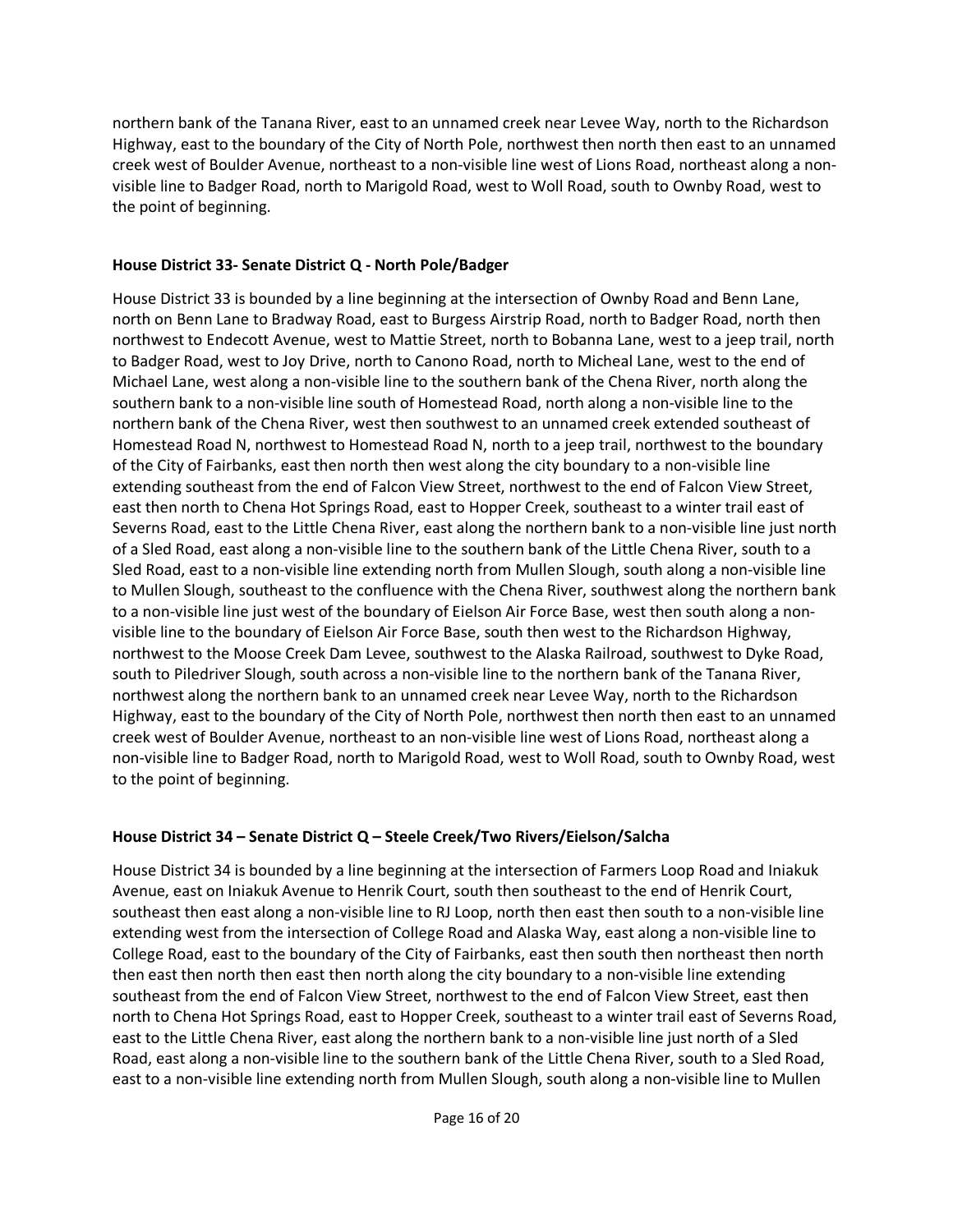Slough, southeast to the confluence with the Chena River, southwest along the northern bank to a nonvisible line just west of the boundary of Eielson Air Force Base, west then south along a non-visible line to the boundary of Eielson Air Force Base, south then west to the Richardson Highway, northwest to the Moose Creek Dam Levee, southwest to the Alaska Railroad, southwest to Dyke Road, south to Piledriver Slough, south across a non-visible line to the northern bank of the Tanana River, southeast along the northern bank to a non-visible line south of Loon Song Lane, southwest along a non-visible line to the southern bank of the Tanana River, southeast to the boundary of the Fairbanks North Star Borough, northeast then north then west along the borough boundary to a non-visible line extending east from the headwaters of Boulder Creek, west along a non-visible line to the headwaters of Boulder Creek, south to the confluence with the north fork of the Chena River, southwest to Chena Hot Springs Road, west to a trail north of Chena Hot Springs Road, west to W Fork Road, northwest to Trapper Loop, southwest then southeast to a trail north of Chena Hot Springs Road, southwest to Chena Hot Springs Road, south to a 4WD road west of Chena Hot Springs Road, south to Angel Creek, west to a non-visible line extending south from the headwaters of Chena Dome Runoff Creek, north then west along a nonvisible line to the headwaters of Chena Dome Runoff Creek, west to the little Chena River, southwest to the confluence with Miller Creek, north to Fish Creek, west to Fairbanks Creek Road, north to a small tributary of Fairbanks Creek, south to Fairbanks Creek, west to a non-visible line extending south from an unnamed road, north along a non-visible line to the unnamed road, east to a non-visible line extending north from Fairbanks Creek, south along a non-visible line to Fairbanks Creek, west to Fairbanks Creek Road, west then southwest then northwest to Skiland Road, southwest to Pedro Dome Road, west then southwest to an unnamed road, west to a non-visible line extending north from the end of Silver Fox Road, south along a non-visible line to Silver Fox Road, west then southwest to Old Murphy Dome Road, southwest to a trail near the Trans-Alaska Pipeline, south to the Trans-Alaska Pipeline, south to a non-visible line north of Goldstream Creek, west along a non-visible line to Goldstream Creek, southwest to an unnamed lake, southwest along the southern shoreline to Goldstream Creek, west to a non-visible line extending northeast from Ballaine Road, southwest along a non-visible line to Ballaine Road, south to Farmers Loop Road, south to the point of beginning.

### **House District 35 – Senate District R – College/Ester/Chena Ridge**

House District 35 is bounded by a line beginning at the intersection of the boundary of the Fairbanks North Star Borough and the Alaska Railroad, northeast then east then southeast along the railroad to Sheep Creek Road, north to Goldstream Creek, southeast then east to a non-visible line extending north from Miller Hill Road, south along a non-visible line to Miller Hill Road, south to a non-visible line north of Railroad Drive, northeast along a non-visible line to Ballaine Road, south to Farmers Loop Road, south to Iniakuk Avenue, east to Henrik Court, south then southeast to the end of Henrik Court, southeast then east along a non-visible line to RJ Loop, north then east then south to a non-visible line extending west from the intersection of College Road and Alaska Way, east along a non-visible line to College Road, east to the boundary of the City of Fairbanks, southwest along the city boundary to the southern bank of Noyes Slough, south along the southern bank of Noyes Slough to the Chena River, south along a non-visible line to the boundary of the City of Fairbanks, south then west then southeast then east then south then east then north then east then south along the city boundary to the northern bank of the Tanana River, southeast along the northern bank to a non-visible line south of Loon Song Lane, southwest along a non-visible line to the southern bank of the Tanana River, southeast to the boundary of the Fairbanks North Star Borough, west then northwest then north to the point of beginning.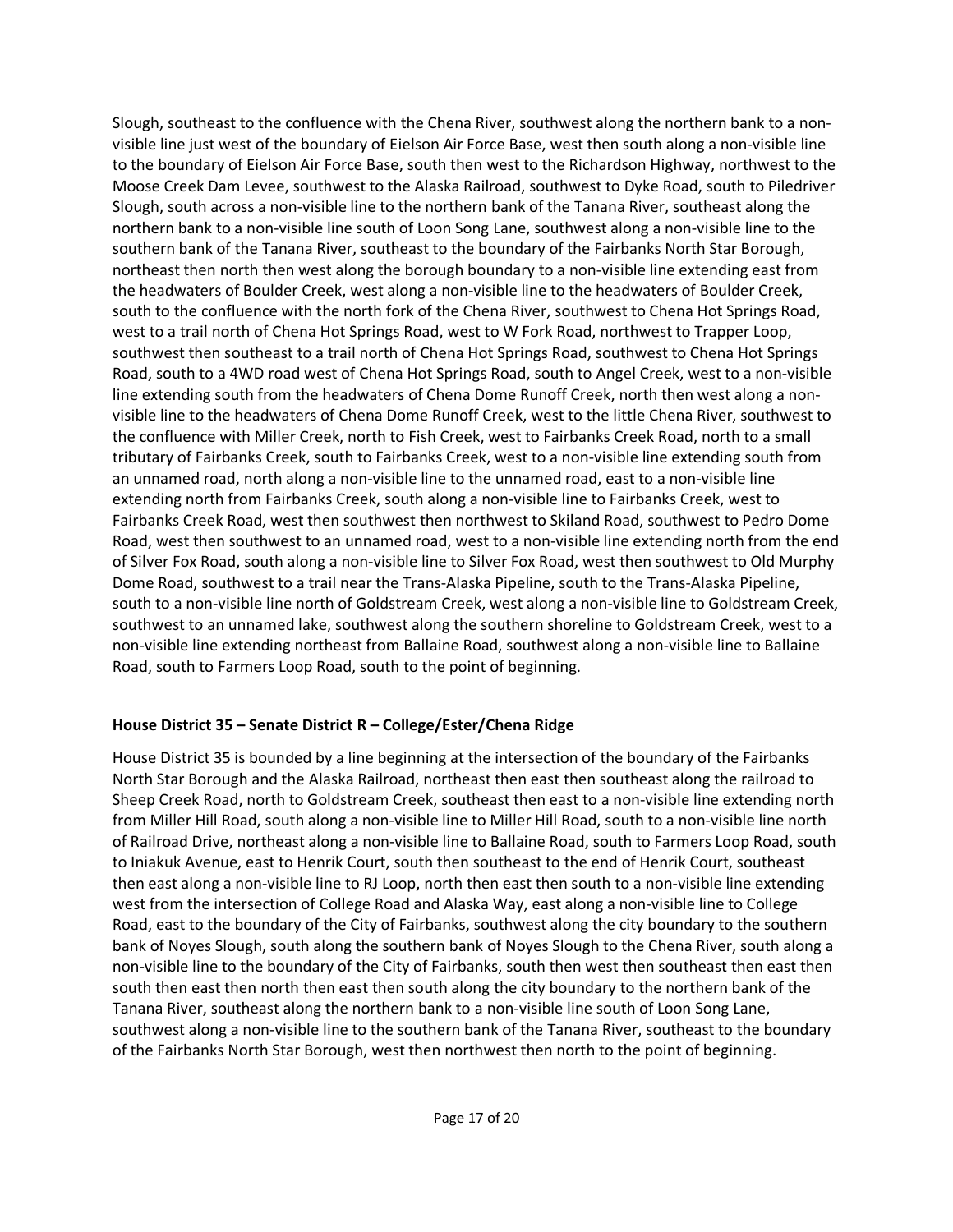#### **House District 36- Senate District R – Copper River Basin/Delta/Tok/Yukon Drainage**

House District 36 is bounded by a line beginning at the intersection of the southern boundary of the North Slope Borough and the Canadian Border, south along the border to the Chugach ANRC boundary, northwest then west to the Trans-Alaska Pipeline, north to the northern bank of the Tazlina River, west to Tazlina Lake, southwest along the northern shoreline to the Nelchina River, west to the boundary of the Matanuska-Susitna Borough, north then east then north then west to the boundary of the Denali Borough, north to the boundary of the Fairbanks North Star Borough, east then northeast then north then west along the borough boundary to a non-visible line extending east from the headwaters of Boulder Creek, west to the headwaters of Boulder Creek, south to the confluence with the north fork of the Chena River, southwest to Chena Hot Springs Road, west to a trail north of Chena Hot Springs Road, west to W Fork Road, northwest to Trapper Loop, southwest then southeast to a trail north of Chena Hot Springs Road, southwest to Chena Hot Springs Road, south to a 4WD road west of Chena Hot Springs Road, south to Angel Creek, west to a non-visible line extending south from the headwaters of Chena Dome Runoff Creek, north then west along a non-visible line to the headwaters of Chena Dome Runoff Creek, west to the little Chena River, southwest to the confluence with Miller Creek, north to Fish Creek, west to Fairbanks Creek Road, north to a small tributary of Fairbanks Creek, south to Fairbanks Creek, west to a non-visible line extending south from an unnamed road, north along a non-visible line to the unnamed road, east to a non-visible line extending north from Fairbanks Creek, south along a non-visible line to Fairbanks Creek, west to Fairbanks Creek Road, west then southwest then northwest to Skiland Road, southwest to Pedro Dome Road, west then southwest to an unnamed road, west to a non-visible line extending north from the end of Silver Fox Road, south along a non-visible line to Silver Fox Road, west then southwest to Old Murphy Dome Road, southwest to a trail near the Trans-Alaska Pipeline, south to the Trans-Alaska Pipeline, south to a non-visible line north of Goldstream Creek, west along a non-visible line to Goldstream Creek, southwest to an unnamed lake, southwest along the southern shoreline to Goldstream Creek, west to a non-visible line extending northeast from Ballaine Road, southwest along a non-visible line to Ballaine Road, southwest along a non-visible line to Miller Hill Road north of Railroad Drive, north to the end of Miller Hill Road, north along a non-visible line to Goldstream Creek, west then northwest to Sheep Creek Road, south to the Alaska Railroad, north then west then southwest to the boundary of the Fairbanks North Star Borough, south then southeast to the boundary of the Denali Borough, west then southwest then south to the boundary of the Matanuska-Susitna Borough, south to the boundary of the Doyon ANRC, west then north then northeast then north to the boundary of the North Slope Borough, east then north then east to the point of beginning.

### **House District 37 – Senate District S – Bristol Bay/Aleutians/Kuspuk**

House District 37 includes all uplands and islands bounded by a line beginning at the intersection of the Doyon ANRC boundary and the western boundary of the Matanuska-Susitna Borough, south then east then southeast along the borough boundary to the centerline of Cook Inlet, southwest then south to a non-visible line west of Diamond Creek, east along a non-visible line to the entrance of Kachemak Bay, south across the entrance to the shoreline near Point Pogibshi, south along the shoreline to the entrance of Port Graham, southeast then southwest then northwest along the northern shoreline of Port Graham to an unnamed creek, southwest to a non-visible line extending east from an unnamed lake on the English Bay River, east along a non-visible line to an unnamed lake, south along the western shoreline to an unnamed creek, west then south to the Mount Bede Ridgeline, northwest to a nonvisible line extending southeast from an unnamed creek north of Point Bede, northwest to an unnamed creek, west to the shoreline of Cook Inlet, south to the entrance of Kennedy Entrance, south across the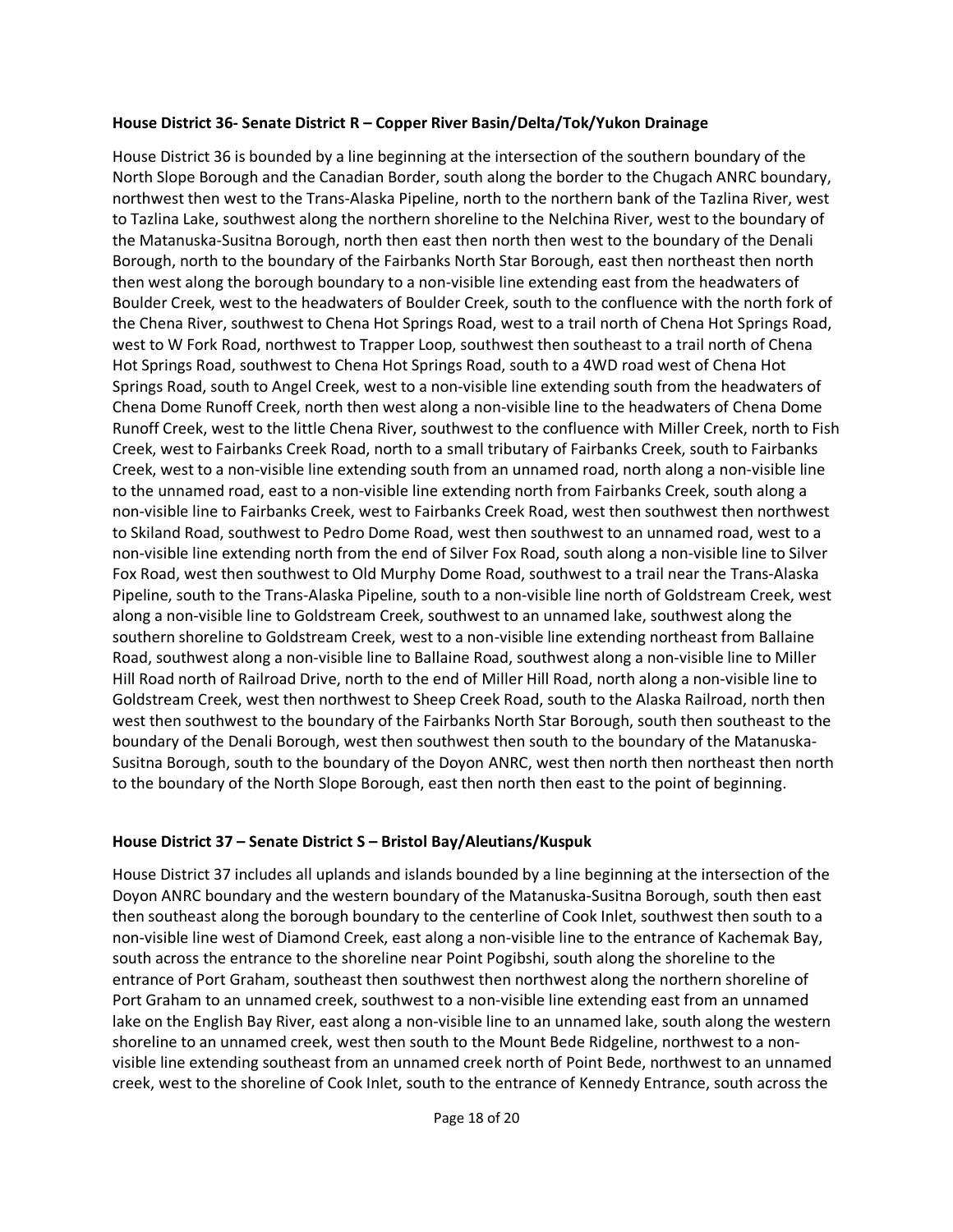entrance to the boundary of the Kenai Peninsula Borough, west then southwest to the 3-mile limit of the Pacific Ocean near Sukoi Bay, southwest along the 3-mile limit to the boundary of the Lake and Peninsula Borough, southwest to the boundary of the Aleutians East Borough including Chirikof and the Semedi Islands, southwest then northwest then east around the entire Aleutian Island Chain and the Pribilof Islands to the western Bristol Bay ANRC boundary south of Port Heiden, northeast then north then west to the Calista ANRC boundary, west then north to a non-visible line north of the Indian River, east then southeast along a non-visible line to the shoreline of the Carter Bay north of the Indian River, south to the mouth of the Indian River, east to the confluence with the north fork of the Indian River, east to the headwaters of the headwaters of the north fork of the Indian River, southeast along a nonvisible line to the headwaters of Camp Creek, east to the confluence with Barnum Creek, southeast to the confluence with Native Creek, south to the confluence with the Goodnews River, northeast to Goodnews Lake, northeast along the southern shoreline to Igniumanik Creek, northeast to the Bristol Bay ANRC boundary, northeast to the boundary of the Kuspuk School District, northwest then north to the Doyon ANRC boundary, east to the point of beginning.

### **House District 38 – Senate District S – Lower Kuskokwim**

House District 38 includes all uplands and islands bounded by a line beginning at the boundary of the Kuspuk School District and the southern boundary of the Kusilvak Census Area, southwest along the census area boundary to a non-visible line extending south from the headwaters of the Pitmik River, north along a non-visible line to the Pitmik River, north then west along the southern bank to the confluence with the Kashunuk River, west along the northern bank to the confluence with the Kokechik River, west along the southern bank to the confluence with Komoiarak Slough, southwest to the headwaters of Komoiarak Slough, northwest then southwest along a non-visible line to the eastern boundary of the City of Hooper Bay, south to the shoreline of Hooper Bay, east to a non-visible line extending out east and north from south of the City of Hooper Bay, south then west along a non-visible line to the 3-mile limit of the Bering Sea, south then southwest to a non-visible line north of the Indian River including Saint Matthew and Nunivak Islands, east then southeast along a non-visible line to the shoreline of Carter Bay north of the Indian River, south to the mouth of the Indian River, east to the confluence with the north fork of the Indian River, east to the headwaters of the north fork of the Indian River, southeast along a non-visible line to the headwaters of Camp Creek, east to the confluence with Barnum Creek, southeast to the confluence with Native Creek, south to the confluence with the Goodnews River, northeast to Goodnews Lake, northeast along the southern shoreline to Igniumanik Creek, northeast to the Bristol Bay ANRC boundary, northeast to the boundary of the Kuspuk School District, northwest then north to the point of beginning.

### **House District 39 – Senate District T – Bering Straits/Yukon Delta**

House District 39 includes all uplands and islands bounded by a line beginning at the northern-most point for the Bering Straits ANRC boundary, south then east to the Doyon ANRC boundary, south to the boundary of the Kuspuk School District, south to the boundary of the Kusilvak Census Area, southwest along the census area boundary to a non-visible line extending south from the headwaters of the Pitmik River, north along a non-visible line to the Pitmik River, north then west along the southern bank to the confluence with the Kashunuk River, west along the northern bank to the confluence with the Kokechik River, west along the southern bank to the confluence with Komoiarak Slough, southwest to the headwaters of Komoiarak Slough, northwest then southwest along a non-visible line to the eastern